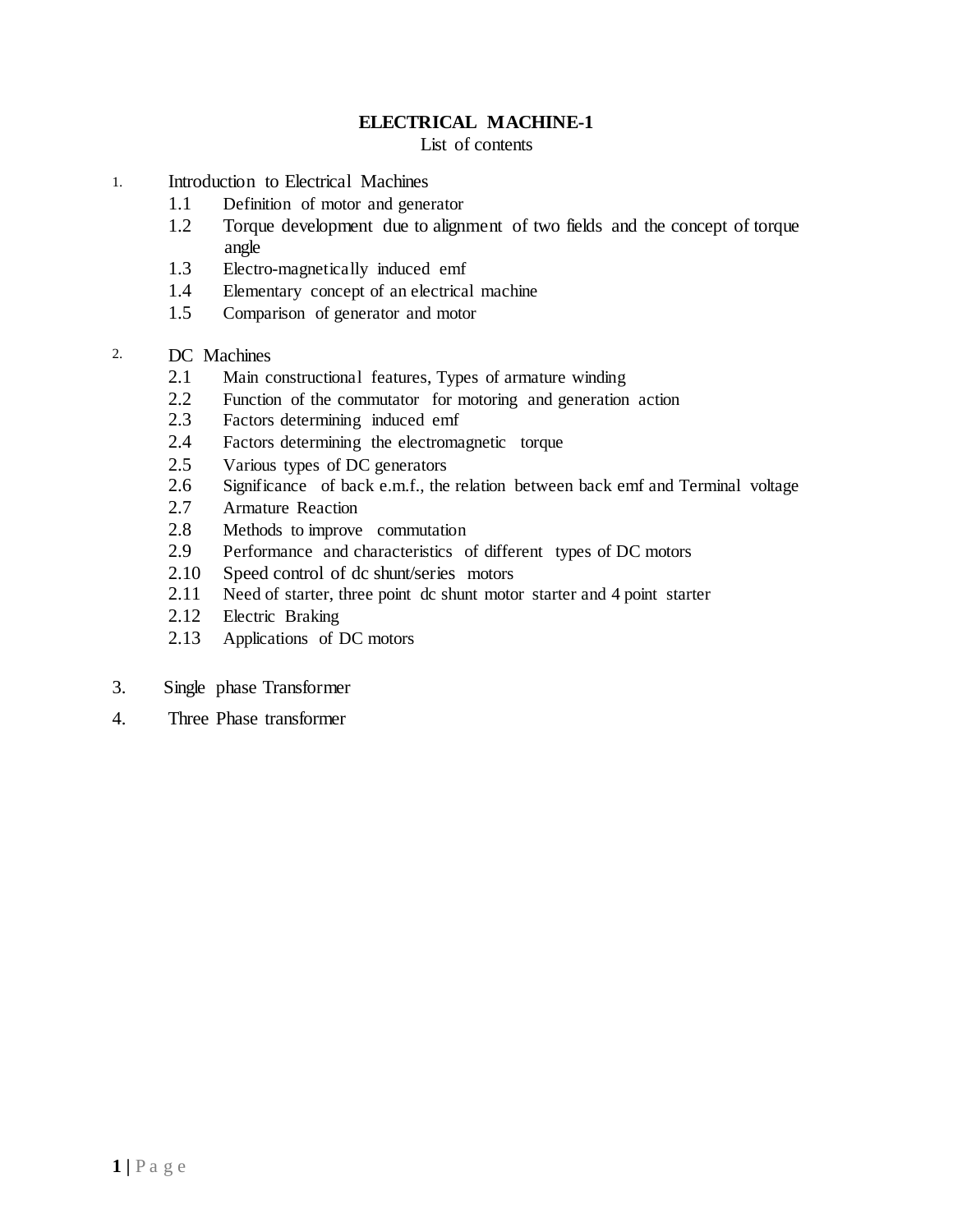#### **1Introduction to Electrical Machines**

**Electric machine** is a general term [for machines u](https://en.wikipedia.org/wiki/Machine)sing [electromagnetic forces, s](https://en.wikipedia.org/wiki/Electromagnetism)uch a[s electric](https://en.wikipedia.org/wiki/Electric_motor) [motors, electric](https://en.wikipedia.org/wiki/Electric_motor) [generators,](https://en.wikipedia.org/wiki/Electric_generator) and others. They are [electromechanical e](https://en.wikipedia.org/wiki/Electromechanical)nergy converters: an electric motor converts electricity to [mechanical power w](https://en.wikipedia.org/wiki/Mechanical_power)hile an electric generator converts mechanical power to electricity. The moving parts in a machine can be rotating (*rotating machines*) or linear (*linear machines*)

#### **1.1Definition of motor and generator**

A **motor** is a device which converts electrical energy to mechanical energy (or motion)

A **generator** is a device which converts mechanical energy into electrical energy.

#### **1.2 Torque development**

The tangential electromagnetic ('BIl') force on all the positive conductors will be to the left, while the force on the negative ones will be to the right. A nett couple, or torque will therefore be exerted on the rotor, which will be caused to rotate.



#### **Basic Electrical Machine**

#### **1.3 Electro-magnetically induced emf**

When a conductor cuts through lines of magnetic flux or when the magnetic flux field changes in strength around a conductor, an emf is generated (induced) in the conductor. This emf is called an **induced emf**. If the conductor forms part of a circuit, as in the above cases where it is connected to a galvanom eter, that emf produces a current. The current is called an **induced current**. The phenomenon we are talking about is called **electromagnetic induction** This change in flux can be obtained in two different ways; that is by **statically**or by **dynamically** induced emf *Static induced EMF*

This type of **EMF** is generated by keeping the coil and the magnetic field system, both of them stationary at the same time; that means the change in flux linking with the coil takes place without either moving the conductor (coil) or the field system.

This change of flux produced by the field system linking with the coil is obtained by changing the electric current in the field system.

It is further divided in two ways

**Self-induced emf** (emf which is induced in the coil due to the change of flux produced by it linking with its own turns.)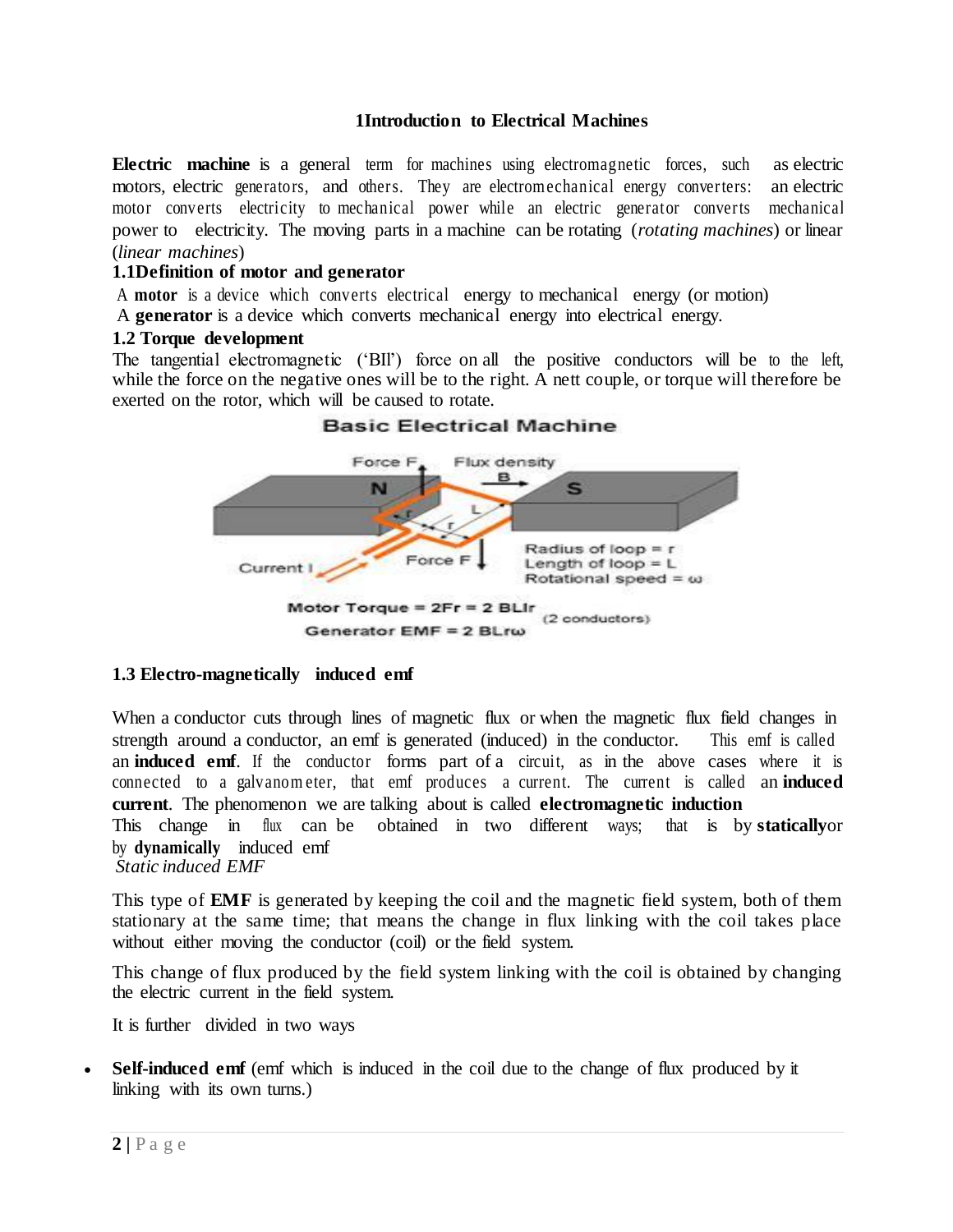**Mutually induced emf** (emf which is induced in the coil due to the change of flux produced by another coil, linking with it.)

## *Dynamic induced EMF*

In dynamically **induced emf** the magnetic field system is kept stationary, and the conductor is moving, or the magnetic field system is moving, and the conductor is stationary thus by following either of the two process the conductor cuts across the magnetic field and the emf is induced in the coil.

This phenomenon takes place in electric generators and back emf of motors and also in transformers.

# **1.4 Elementary concept of an electrical machine**

#### **Fleming's left hand rule**

It is used to determine the direction of force acting on a current carrying conductor placed in a magnetic field. The middle finger, the fore finger and thumb of the left hand are kept at right angles to one another.The middle finger represents the direction of current The fore fingers represent the direction of magnetic field. The thumb will indicate the direction of force acting on the conductor. *This rule is used in motors*



#### **Fleming's Right hand rule**

Used to determine the direction of emf induced in a conductor

The middle finger, the fore finger and thumb of the left hand are kept at right angles to one another. The fore finger represents the direction of magnetic field .The thumb represent the direction of motion of the conductor. The middle finger will indicate the direction of the inducted emf .*This rule is used in DC Generators*



Fig. Fleming right hand rule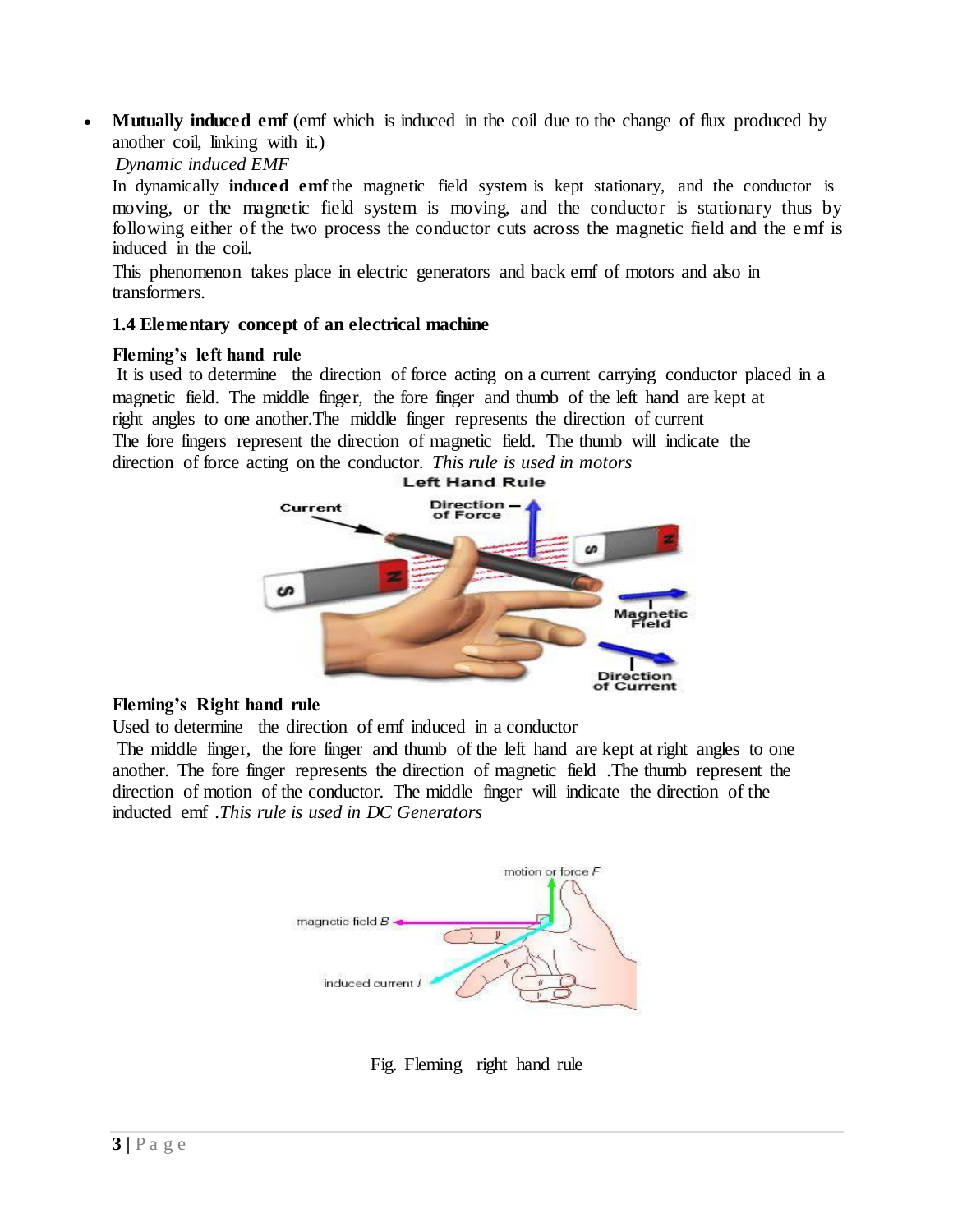# **1.5 Comparison between of Motor and Generator**

## **Motor**

- Motor converts electrical energy into mechanical energy.
- DC motor uses Fleming left hand rule.
- Efficiency of motor is ratio of mechanical power to Electrical power

#### **Generator**

- A generator converts mechanical energy into electrical energy
- Generator uses Fleming right hand rule.
- Efficiency of generator is ratio of Electrical power to mechanical power

## **Short Answer type Question**

Q1 Define Motor Q2 Define Generator. Q3 Write the name of working principle used for motor and generator.

## **Long Answer type Questions**

Q1 Compare motor and generator.

- Q2 Explain Electro-magnetically induced emf.
- Q3 Explain Fleming right and left hand rule.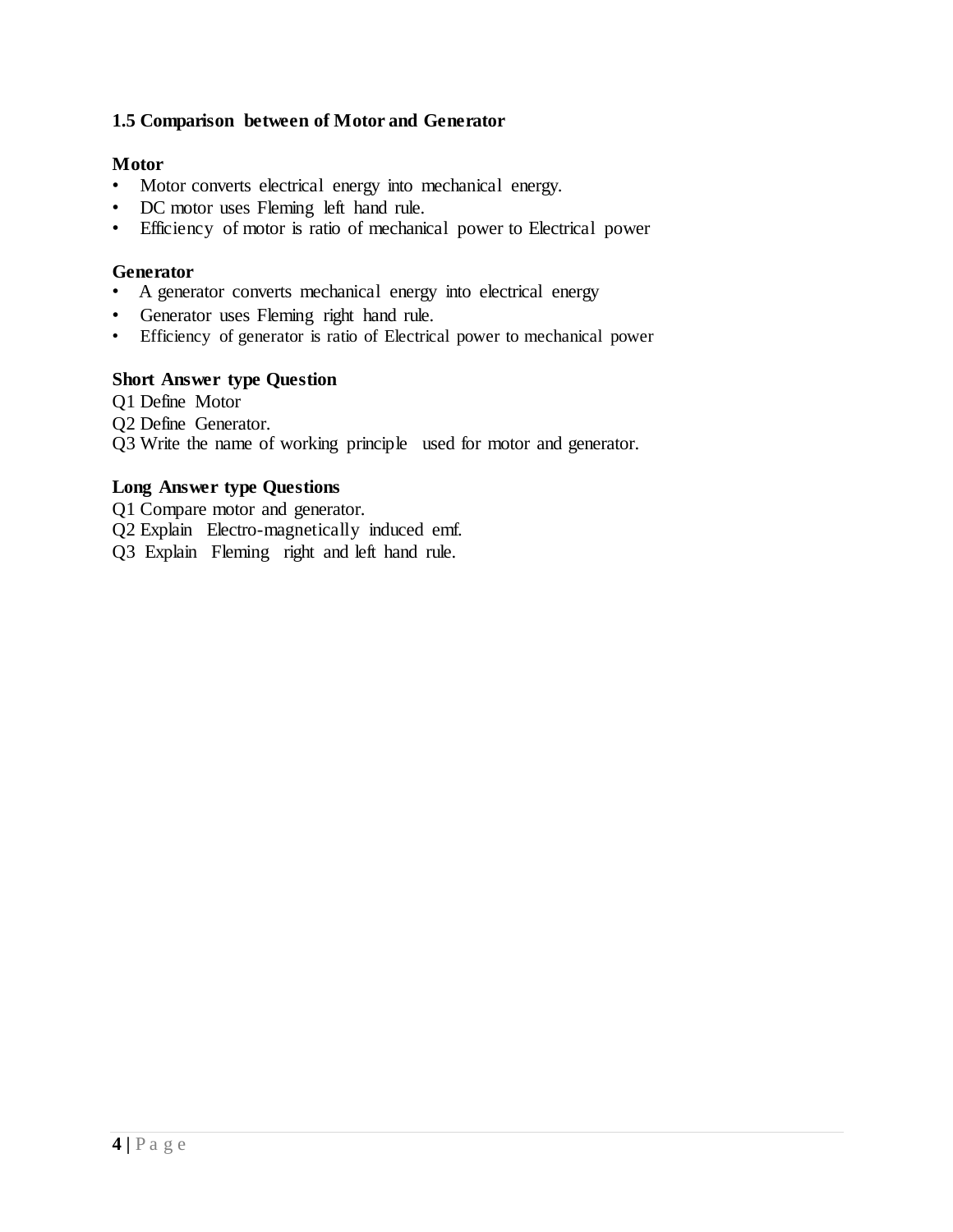# **DC Machines**

## **2.1 Main constructional features**

DC generator can be used as a DC motor without any constructional changes and vice versa is also possible. Thus, a DC generator or a [DC motor](https://www.electricaleasy.com/2014/01/basic-working-of-dc-motor.html) can be broadly termed as a **DC machine** The above figure shows constructional details of a simple **4-pole DC machine**. A DC machine consists of two basic parts; stator and rotor. Basic constructional parts of a DC machine are described below.

- 1. **Yoke:** The outer frame of a dc machine is called as yoke. It is made up of cast iron or steel. It not only provides mechanical strength to the whole assembly but also carries the magnetic flux produced by the field winding.
- 2. **Poles and pole shoes:** Poles are joined to the yoke with the help of bolts or welding. They carry field winding and pole shoes are fastened to them. Pole shoes serve two purposes; (i) they support field coils and (ii) spread out the flux in air gap uniformly.
- 3. **Field winding:** They are usually made of copper. Field coils are former wound and placed on each pole and are connected in series. They are wound in such a way that, when energized, they form alternate North and South poles
- 4. **Armature core:** Armature core is the rotor of a dc machine. It is cylindrical in shape with slots to carry armature winding. The armature is built up of thin laminated circular steel disks for reducing eddy current losses. It may be provided with air ducts for the axial air flow for cooling purposes. Armature is keyed to the shaft.



- **5. [Armature winding:](https://www.electricaleasy.com/2012/12/armature-winding-of-dc-machine.html)** It is usually a former wound copper coil which rests in armature slots. The armature conductors are insulated from each other and also from the armature core. Armature winding can be wound by one of the two methods; lap winding or wave winding. Double layer lap or wave windings are generally used. A double layer winding means that each armature slot will carry two different coils.
- 6. **Commutator and brushes:** Physical connection to the armature winding is made through a commutator-brush arrangement. The function of a commutator, in a dc generator, is to collect the current generated in armature conductors. Whereas, in case of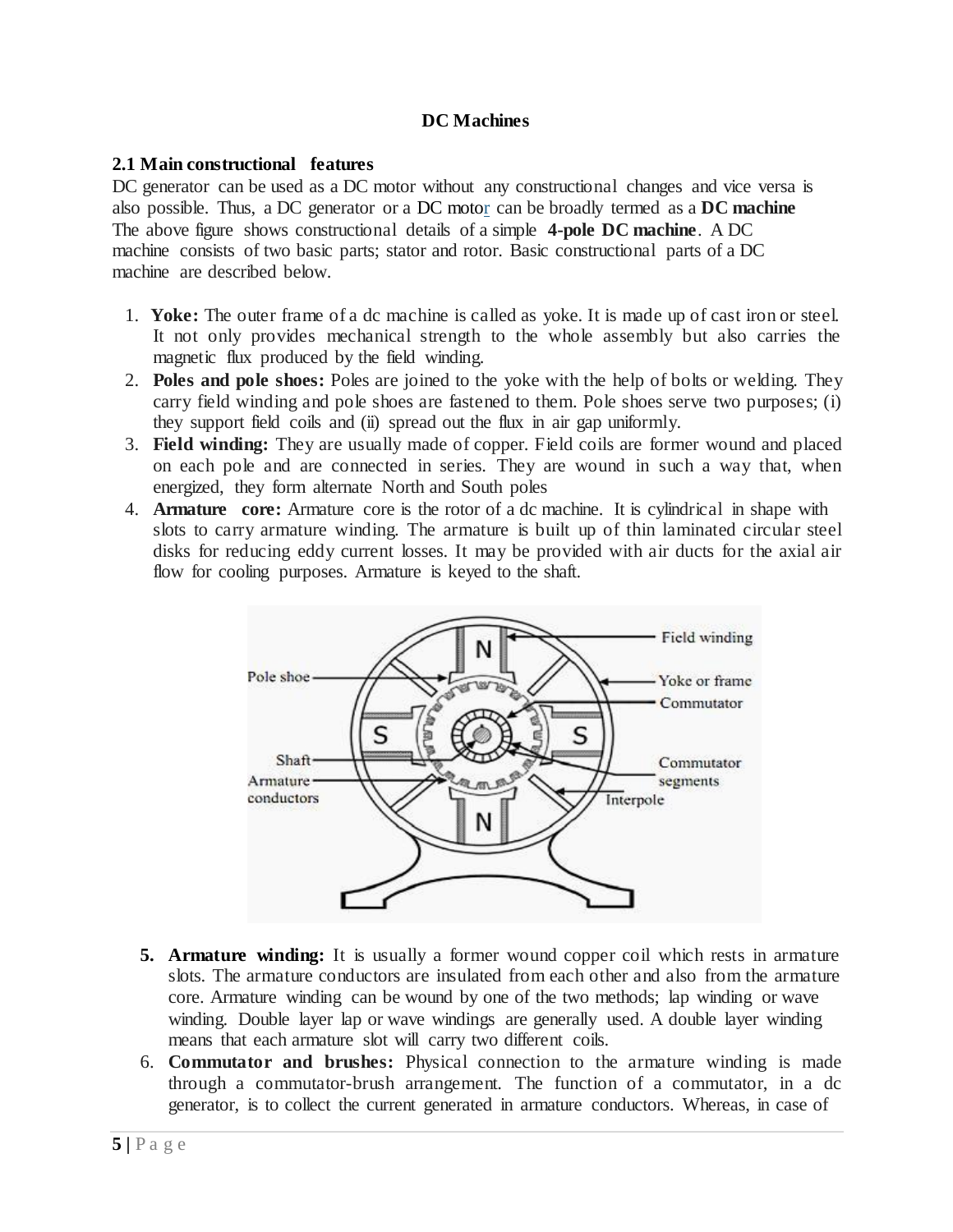a dc motor, commutator helps in providing current to the armature conductors. A commutator consists of a set of copper segments which are insulated from each other. The number of segments is equal to the number of armature coils. Each segment is connected to an armature coil and the commutator is keyed to the shaft. Brushes are usually made from carbon or graphite. They rest on commutator segments and slide on the segments when the commutator rotates keeping the physical contact to collect or supply the current.

# **2.2 Function of the commutator for motoring and generation action**

The functions of the commutator are to facilitate collection of current from the armature conductors, and to convert the alternating current induced in the armature conductors into unidirectional current in the external load circuit. In case of motor it convert dc into ac and in case of motor it convert ac into dc so it can work as rectifier and inverter both.

#### **2.3 EMF equation**

- Let,
- $\varnothing$  = flux per pole in weber
- $Z = \text{Total number of conductor}$
- $P =$  Number of poles
- $A =$  Number of parallel paths
- N = armature speed in rpm
- Eg  $=$  emf generated in any on of the parallel path
- Average emf generated per conductor is given by dΦ/dt (Volts)
- Flux cut by one conductor in one revolution  $= d\Phi = P\Phi$  ....(Weber),
- Number of revolutions per second (speed in RPS)  $= N/60$
- Therefore, time for one revolution  $= dt = 60/N$  (Seconds)
- emf generated per conductor  $= d\Phi/dt = P\Phi N/60$  (Volts)

#### $Eg = P\phi NZ/60A$

# **2.4 Torque Equation of A DC Motor**

When armature conductors of a [DC motor](https://www.electricaleasy.com/2014/01/basic-working-of-dc-motor.html) carry current in the presence of stator field flux, a mechanical torque is developed between the armature and the stator. Torque is given by the product of the force and the radius at which this force acts.

- Torque  $T = F \times r$  (N-m) ...where,  $F =$  force and  $r =$  radius of the armature
- Work done by this force in once revolution = Force  $\times$  distance = F  $\times$  2πr (where, 2πr = circumference of the armature)
- Net power developed in the armature = word done / time  $=$  (force  $\times$  circumference  $\times$  no. of revolutions) / time  $= (F \times 2\pi r \times N) / 60$  (Joules per second) .... eq. 2.1

But,  $F \times r = T$  and  $2\pi N/60$  = angular velocity  $\omega$  in radians per second. Putting these in the above

equation 2.1 Net power developed in the armature  $= P = T \times \omega$  (Joules per second) Armature Torque (Ta)

The power developed in the armature can be given as,  $Pa = Ta \times \omega = Ta \times 2\pi N/60$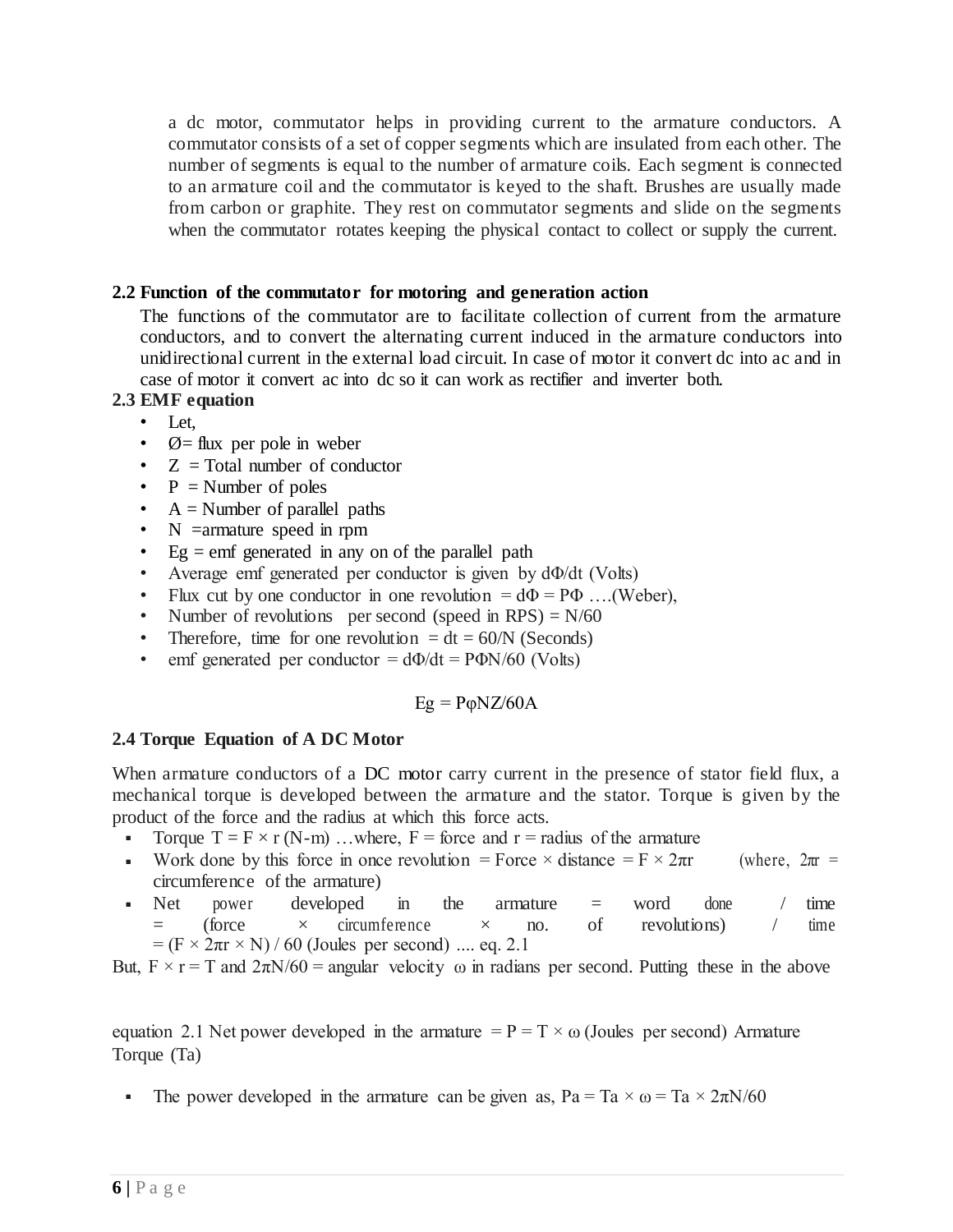- The mechanical power developed in the armature is converted from the electrical power, Therefore, mechanical power = electrical power That means, Ta  $\times$  2 $\pi$ N/60 = Eb.Ia
- We know,  $Eb = P\Phi NZ / 60A$
- **Therefore, Ta**  $\times$  2 $\pi$ N/60 = (PΦNZ / 60A)  $\times$  Ia
- Rearranging the above equation,  $Ta = (PZ / 2\pi A) \times \Phi \cdot Ia (N-m)$

The term (PZ / 2πA) is practically constant for [a DC machine.](https://www.electricaleasy.com/p/electrical-machines.html) Thus, armature torque is directly proportional to the product of the flux and the armature current i.e. Ta ∝ Φ.Ia

# **2.5 Types of DC generators:-**

DC generators are classified based on their method of excitation

# **1. Separately excited DC generator**

# **2. Self-excited DC generator**

Self-excited DC generator can again be classified as

1) DC Series generator 2) DC Shunt generator and 3) DC Compound generator.



**2.6 The significance of Back EMF**

The presence of back emf makes the d.c. motor a *self-regulating machine* **i.e., it makes the motor to draw as much armature current as is just sufficient to develop the torque required by the load.**

**Armature current (Ia),**

$$
I_a = \frac{V - E_b}{R_a}
$$

When the motor is running on no load, small torque is required to overcome the friction and windage losses. Therefore, the armature current Ia is small and the **back emf** is nearly equal to the applied voltage.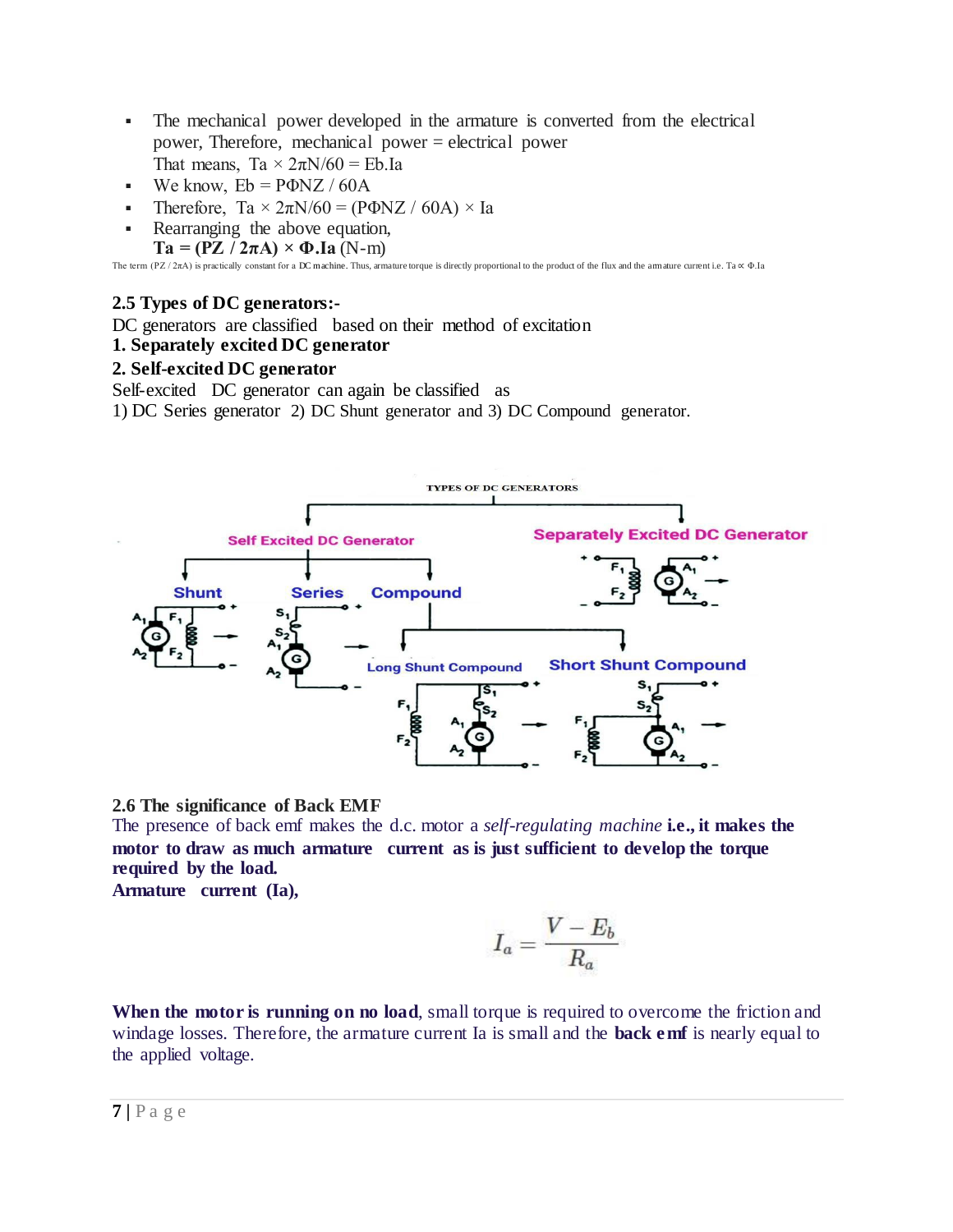**If the motor is suddenly loaded**, the first effect is to cause the armature to slow down. Therefore, the speed at which the armature conductors move through the field is reduced and hence the **back emf** Eb falls.

The decreased **back emf** allows a larger current to flow through the armature and larger current means increased driving torque. Thus, the driving torque increases as the motor slows down. The motor will stop slowing down when the armature current is just sufficient to produce the increased torque required by the load.

**If the load on the motor is decreased**, the driving torque is momentarily in excess of the requirement so that armature is accelerated. As the armature speed increases, the **back emf** Eb also increases and causes the armature current Ia to decrease. The motor will stop accelerating when the armature current is just sufficient to produce the reduced torque required by the load. Therefore, the **back emf** in a DC motor regulates the flow of armature current i.e., it automatically changes the armature current to meet the load requirement

#### **2.7 Armature Reaction**

Armature flux superimposes with the main field flux and, hence, disturbs the main field flux (as shown in third figure the of above image). This effect is called as armature reaction in DC machines. Perpendicular to the lines of force between the two opposite adjacent poles. Leading pole Tip (LPT) : It is the end of the pole which first comes in contact with the armature.

Trailing pole tip: It is the end of the pole which comes in contact later with the armature



# *Effects of Armature Reaction*

- It decreases the efficiency of the machine.
- It produces sparking at the brushes.
- It produces a demagnetizing effect on the main poles.
- It reduces the emf induced.
- Self-excited generators sometimes fail to build up emf**.**

# **2.8 Commutation**

Reversal of current in the armature coil by means of brushes and commutator segments is callded commutation.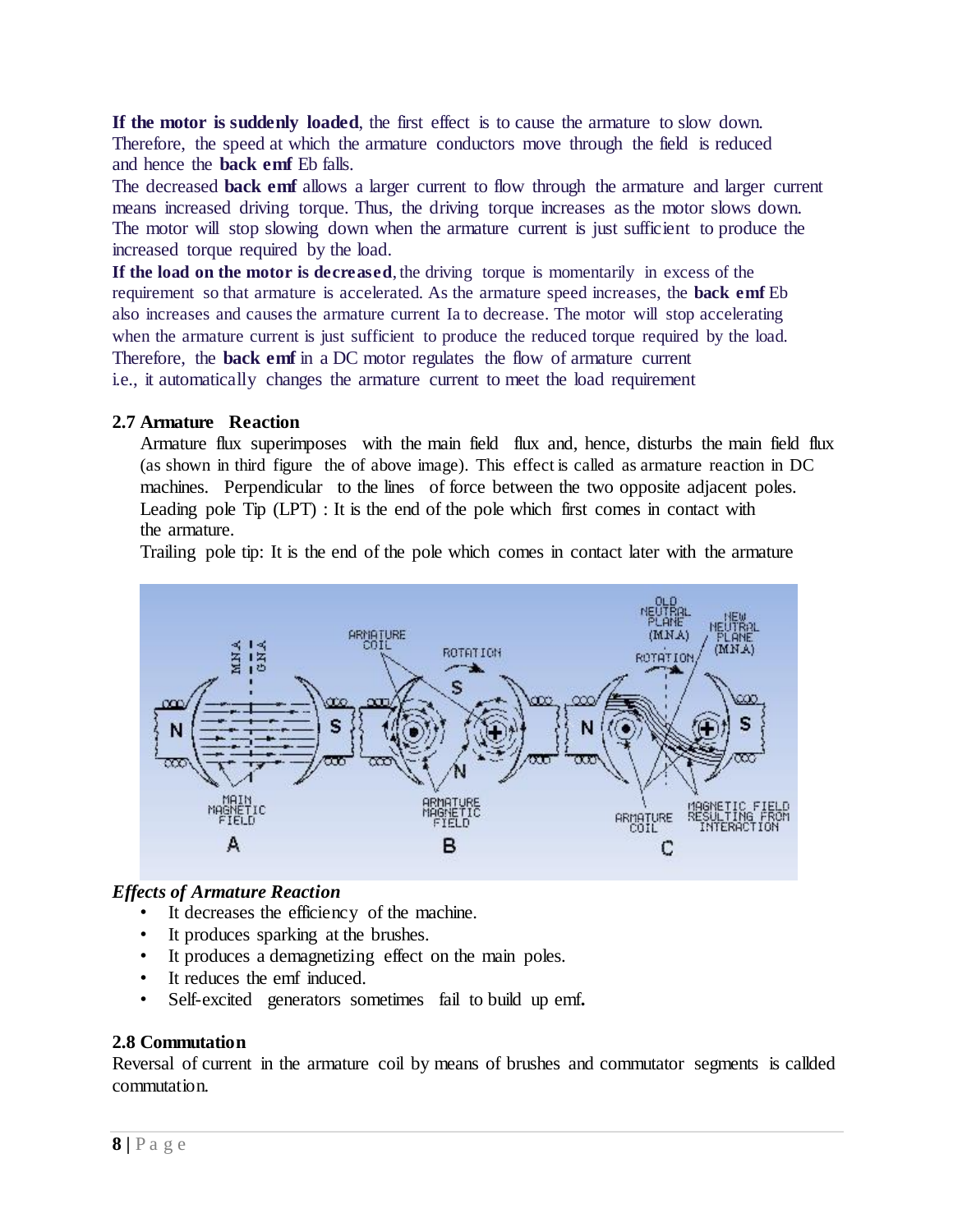#### *Methods of Improving Commutation*

There are three methods of

- sparkles commutation:
- Resistance Commutation
- Voltage Commutation
- Compensating Winding

**DC Motors** Converts Electrical energy into Mechanical energy**,** Construction : Same for Generator and motor**,** Working principle : Whenever a current carrying conductor is placed in the magnetic field , a force is set up on the conductor, *Back Emf* the induced emf in the rotating armature conductors always acts in the opposite direction of the supply voltage, According to the Lenz's law, the direction of the induced emf is always so as to oppose the cause producing it.

#### **2.9 Characteristic of DC motors**

The turning or twisting force about an axis is called torque.

- $P = T * 2 πN/60$ , Eb Ia = Ta \* 2 πN/60
- $T \propto \varphi I a$ ,  $Ta \propto I2a$
- T/ Ia characteristic
- $N/I$  a characteristic  $\sum_{s \in N \times E, \phi}$
- N/T characteristic from above relation



#### **2.10 Speed control of DC motors**

• According to the speed equation of a dc motor

#### ∞ V- Ia Ra/ φ

Thus speed can be controlled by-

- *Flux control method:* By Changing the flux by controlling the current through the field winding.
- *Armature control method*: By Changing the armature resistance which in turn changes the voltage applied across the armature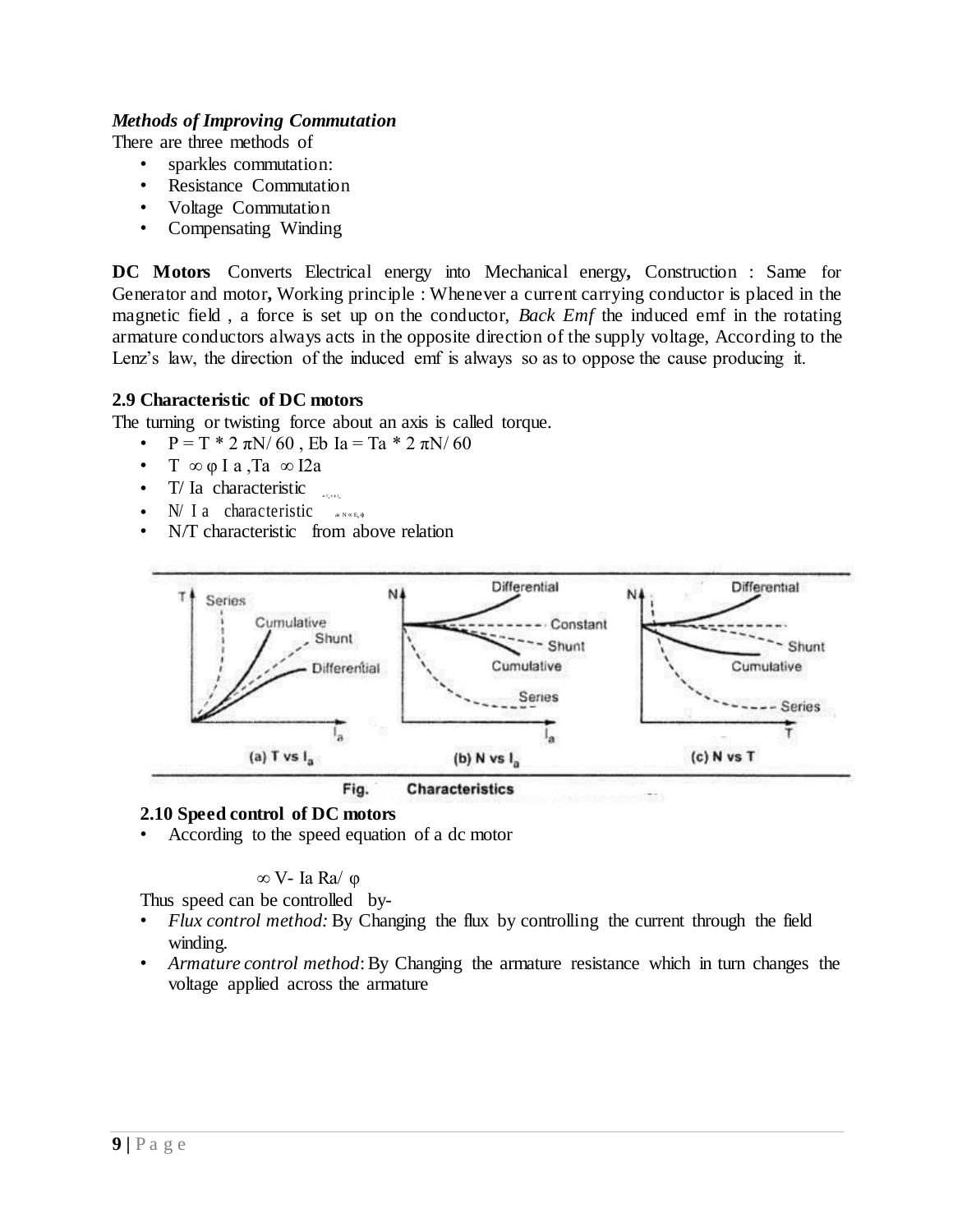

Fig. Armature speed control Fig. Field speed control



# **2.11 Starting of dc motor**

A large current flows through the armature during starting. This current is large enough to damage the armature circuit so we need starting.

Starting methods

- Using three point starter
- Using four point starter.



# **2.12 Electric Braking**

The term braking comes from the term brake. We know that brake is an equipment to reduce the speed of any moving or rotating equipment, like vehicles, locomotives. The process of applying brakes can be termed as braking. Now coming to the term or question **what is braking**. First of all we can classify the term braking in two parts

- 1. Mechanical Braking
- 2. Electrical Braking

Mechanical braking is left out here because as it is an electrical engineering site, we should only focus on electrical braking here. In mechanical braking the speed of the machine is reduced solely by mechanical process but electrical braking is far more interesting than that because the whole process is depended on the [flux a](https://www.electrical4u.com/what-is-flux-types-of-flux/)nd torque directions. We will further see through the various **types of braking** but the main idea behind each type of barking is the reversal of the direction of the flux.

So, we can understand that when it is asked that **what is braking**? We can say that it is the process of reducing speed of any rotating machine. The application of braking is seen at almost every possible area, be it inside the motor used in factories, industrial areas or be it in locomotives or vehicles. Everywhere the use of mechanical and electrical brakes is inevitable.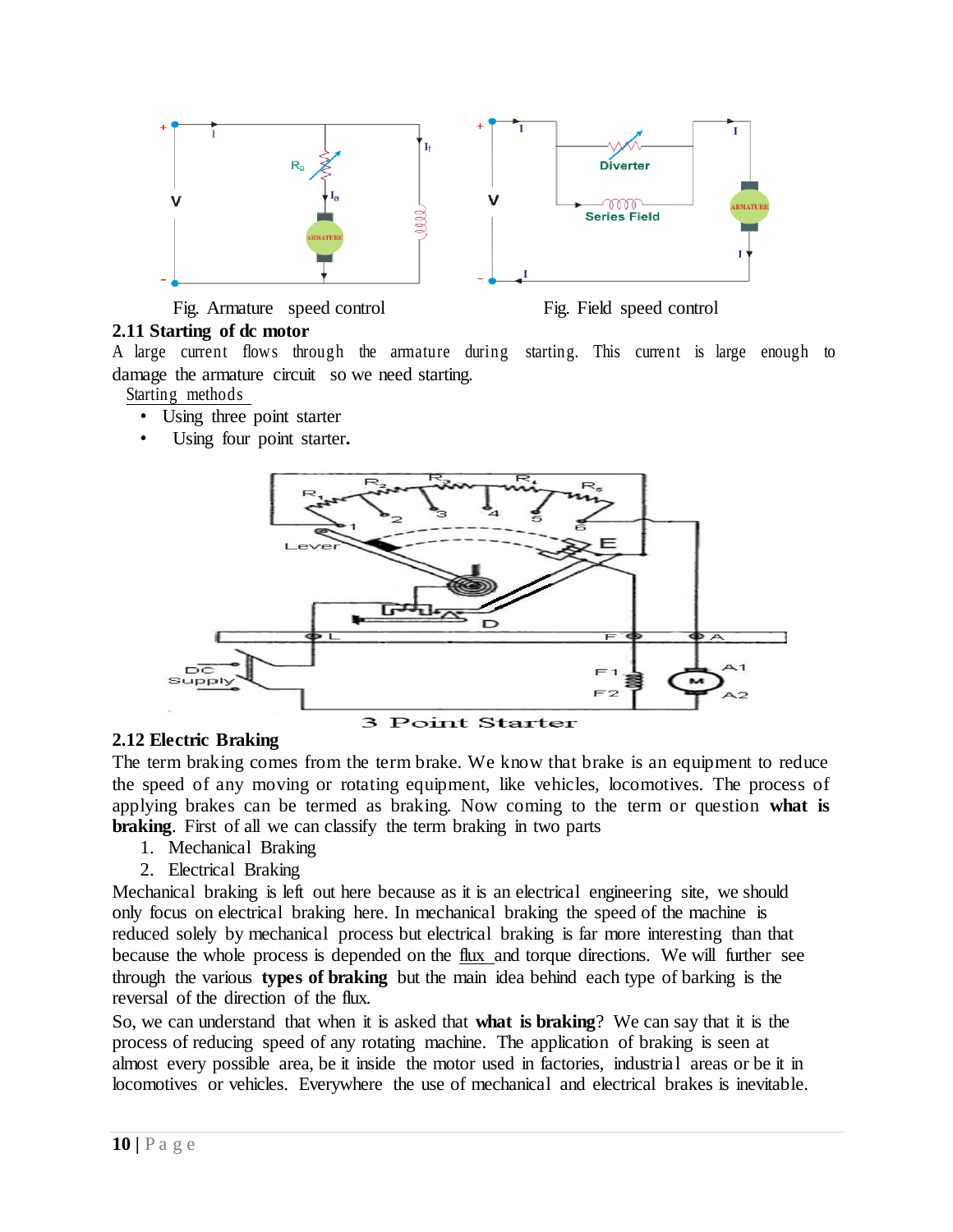## **Types of Braking**

Brakes are used to reduce or cease the speed of motors. We know that there are various types of motors available [\(DC motors, induction motors,](https://www.electrical4u.com/dc-motor-or-direct-current-motor/) [synchronous motors, s](https://www.electrical4u.com/synchronous-motor-working-principle/)ingle phase motors etc.) and the specialty and properties of these motors are different from each other, hence this braking methods also differs from each other. But we can divide braking in to three parts mainly, which are applicable for almost every type of motors.

- 1. Regenerative Braking.
- 2. Plugging type braking.
- 3. Dynamic braking.

#### **Applications of DC motor**

Shunt **DC motors** are used in constant speed **applications** like drilling machine, lathe ,textile machines etc.

Series **motor** is used in traction **applications** where the Load requires high starting torque **applications** like cranes, hoists, elevators etc.

#### **Multiple choice questions**

Q1. Laminations of core are generally made of

(a) case iron (b) carbon (c) silicon steel(d) stainless steel Ans: c

- Q2.Which of the following could be lamina-proximately the thickness of laminations of a D.C. machine ?
- (a)  $0.005$  mm (b)  $0.05$  mm (c)  $0.5$  m (d)  $5$  m Ans: c
- Q4. The field coils of D.C. generator are usually made of
- (a) mica(b) copper(c) cast iron (d) carbon Ans: b
- Q5. The commutator segments are connected to the armature conductors by means of
- (a) copper lugs (b) resistance wires (c) insulation pads (d) brazing Ans: a
- Q6. In a commutator

(a) copper is harder than mica (b) mica and copper are equally hard(c) mica is harder than copper

- (d) none of the above Ans: c
- Q8. In D.C. generators the pole shoes are fastened to the pole core by

(a) rivets (b) counter sunk screws (c) brazing (d) welding Ans: b

#### **Short Answer type questions**

- Q1 Define commutation and armature reaction
- Q2 what is the significance of back emf?
- Q3 Why we need starting of dc motor?
- Q4 Give types of dc generators
- Q5 Draw diagram of three point starter

#### **Long Answer types Questions**

- Q1 Draw and explain Starting and speed control methods of dc motor.
- Q2 Draw various types of characteristic of dc motor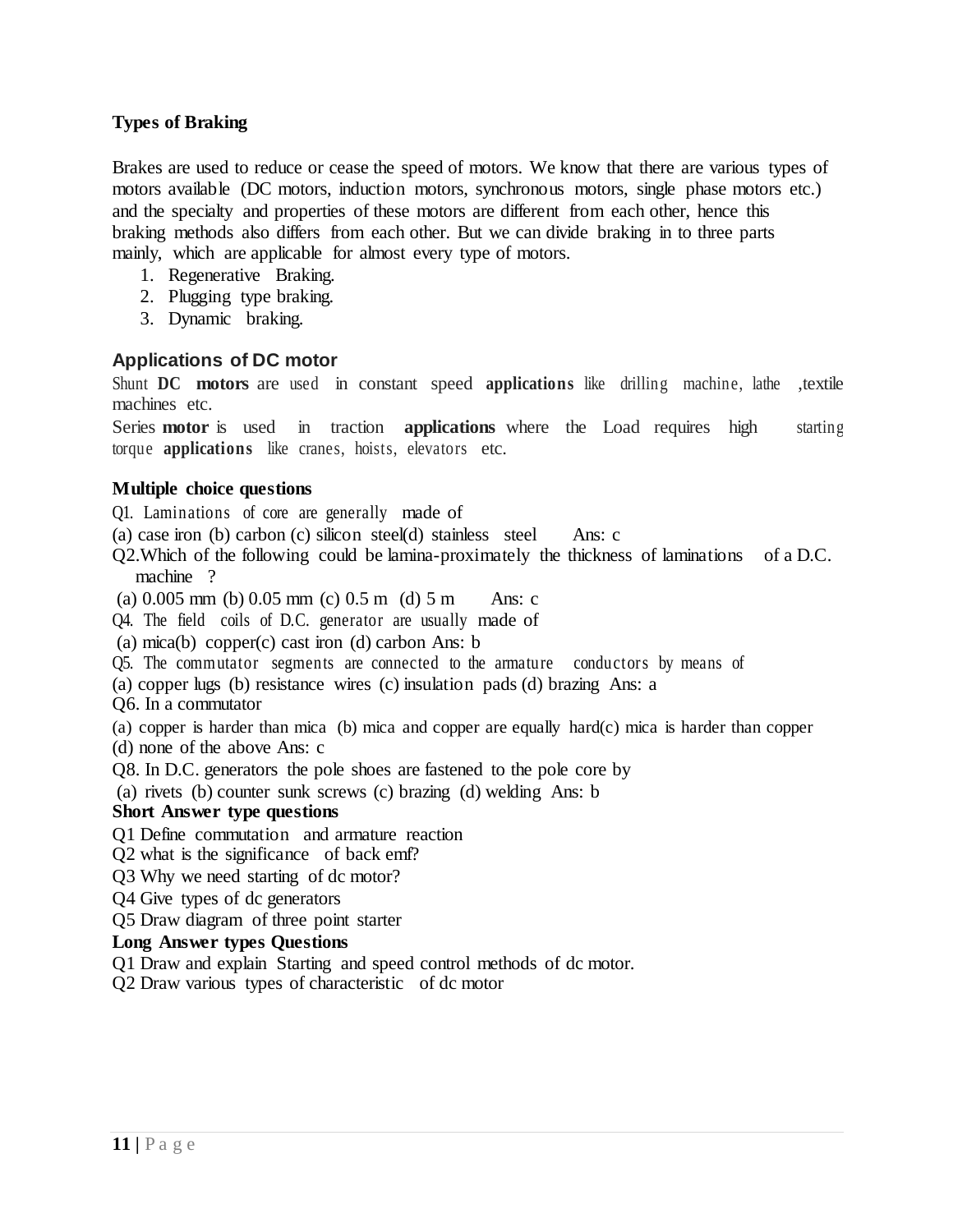#### **3 Single-phase transformer**

Electrical power transformer is a static device which transforms electrical energy from one circuit to another without any direct electrical connection and with the help of mutual induction between two windings. It transforms power from one circuit to another without changing its frequency but may be in different voltage level.

A single-phase transformer is a type of power transformer that utilizes single-phase alternating current, meaning the transformer relies on a voltage cycle that operates in a unified time phase.

It consists of two coils of electrical wire called inner and outer windings. The primary is usually known to have the higher amount of voltage. Both coils are wrapped around a common closed magnetic iron circuit which is referred to as the core. The core is made up of several layers of iron, laminated together to decrease losses. Being linked at the common core allows power to be transferred from one coil to the other without an electrical connection. When current passes through the primary coil, a magnetic field is created which induces a voltage in the secondary coil. Usually, the primary coil is where the high voltage comes in and then is transformed to create a magnetic field. The job of the secondary coil is to transform the alternating magnetic field into electric power, supplying the required voltage output.



- Where:
- $V_P$  is the Primary Voltage
- $\bullet$  V<sub>S</sub> is the Secondary Voltage
- $N_P$  is the Number of Primary Windings
- $N<sub>S</sub>$  is the Number of Secondary Windings
- $\Phi$  (phi) is the Flux Linkage

Notice that the two coil windings are not electrically connected but are only linked magnetically. A single-phase transformer can operate to either increase or decrease the voltage applied to the primary winding. When a transformer is used to "increase" the voltage on its secondary winding with respect to the primary, it is called a **Step-up transformer**. When it is used to "decrease" the voltage on the secondary winding with respect to the primary it is called a **Step-down transformer**.

However, a third condition exists in which a transformer produces the same voltage on its secondary as is applied to its primary winding. In other words, its output is identical with respect to voltage, current and power transferred. This type of transformer is called an "Impedance Transformer" and is mainly used for impedance matching or the isolation of adjoining electrical circuits.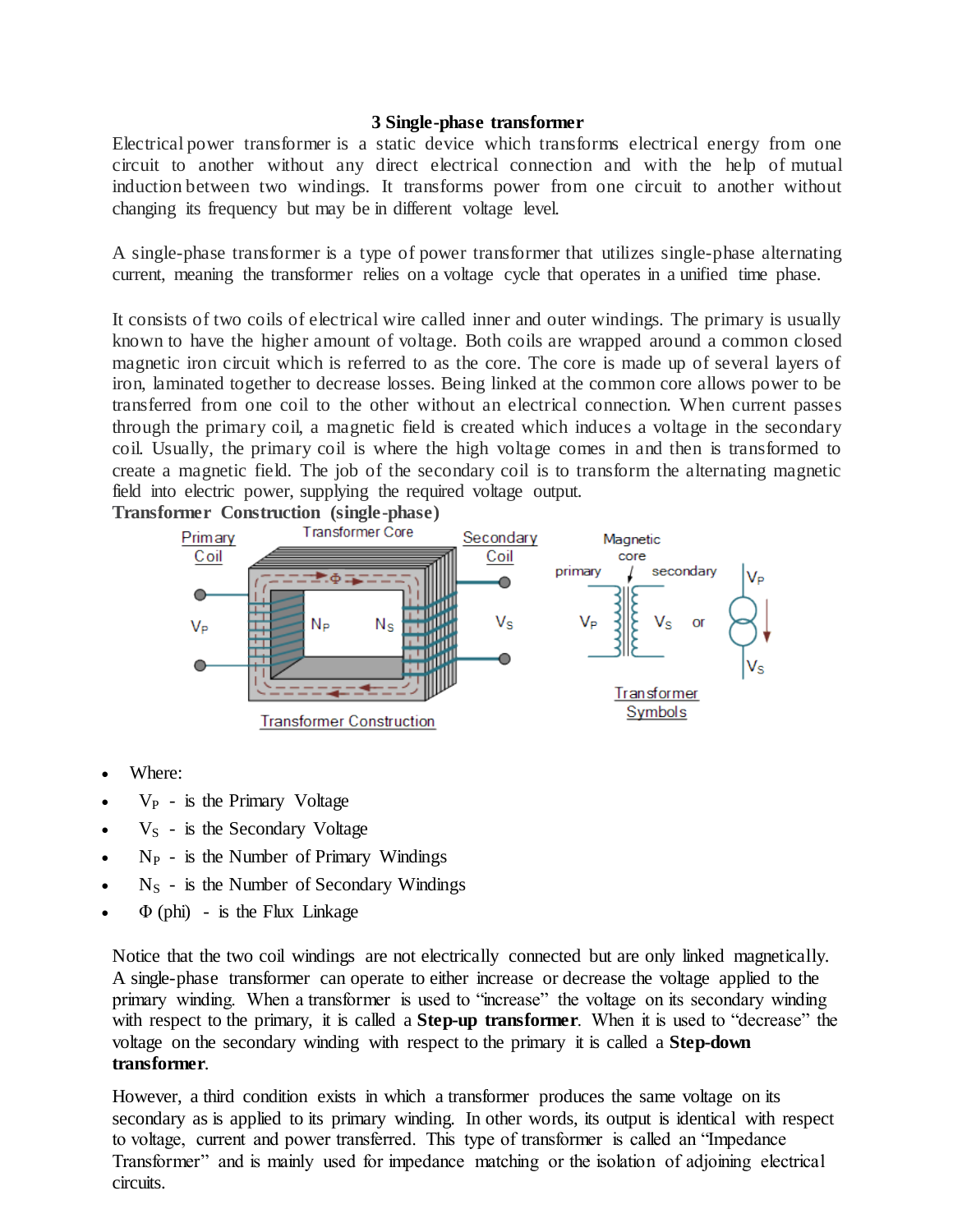The difference in voltage between the primary and the secondary windings is achieved by changing the number of coil turns in the primary winding  $(N_P)$  compared to the number of coil turns on the secondary winding  $(N<sub>S</sub>)$ .

As the transformer is basically a linear device, a ratio now exists between the number of turns of the primary coil divided by the number of turns of the secondary coil. This ratio, called the ratio of transformation, more commonly known as a transformers "turns ratio", ( TR ). This turns ratio value dictates the operation of the transformer and the corresponding voltage available on the secondary winding.

It is necessary to know the ratio of the number of turns of wire on the primary winding compared to the secondary winding. The turns ratio, which has no units, compares the two windings in order and is written with a colon, such as 3:1 (3-to-1). This means in this example, that if there are 3 volts on the primary winding there will be 1 volt on the secondary winding, 3 volts-to-1 volt. Then we can see that if the ratio between the number of turns changes the resulting voltages must also change by the same ratio, and this is true.

Transformers are all about "ratios". The ratio of the primary to the secondary, the ratio of the input to the output, and the turns ratio of any given transformer will be the same as its voltage ratio. In other words for a transformer: "turns ratio = voltage ratio". The actual number of turns of wire on any winding is generally not important, just the turns ratio and this relation

$$
\frac{N_{\rm p}}{N_{\rm s}} = \frac{V_{\rm p}}{V_{\rm s}} = n = \text{Turns Ratio}
$$

Assuming an ideal transformer and the phase angles:  $\Phi_P \equiv \Phi_S$ 

Note that the order of the numbers when expressing a transformers *turns ratio* value is very important as the turns ratio 3:1 expresses a very different transformer relationship and output voltage than one in which the turns ratio is given as: 1:3.

As the magnetic flux varies sinusoidally,  $\Phi = \Phi_{\text{max}}$  sinot, then the basic relationship between induced emf, ( E ) in a coil winding of N turns is given by: **emf = turns x rate of change**

$$
E = N \frac{d\Phi}{dt}
$$
  
\n
$$
E = N \times \omega \times \Phi_{\text{max}} \times \cos(\omega t)
$$
  
\n
$$
E_{\text{max}} = N \omega \Phi_{\text{max}}
$$
  
\n
$$
E_{\text{rms}} = \frac{N \omega}{\sqrt{2}} \times \Phi_{\text{max}} = \frac{2\pi}{\sqrt{2}} \times f \times N \times \Phi_{\text{max}}
$$
  
\n
$$
\therefore E_{\text{rms}} = 4.44 f N \Phi_{\text{max}}
$$

- Where:
- $\bullet$  f is the flux frequency in Hertz,  $=\omega/2\pi$
- Ν is the number of coil windings.
- $\Phi$  is the amount of flux in webers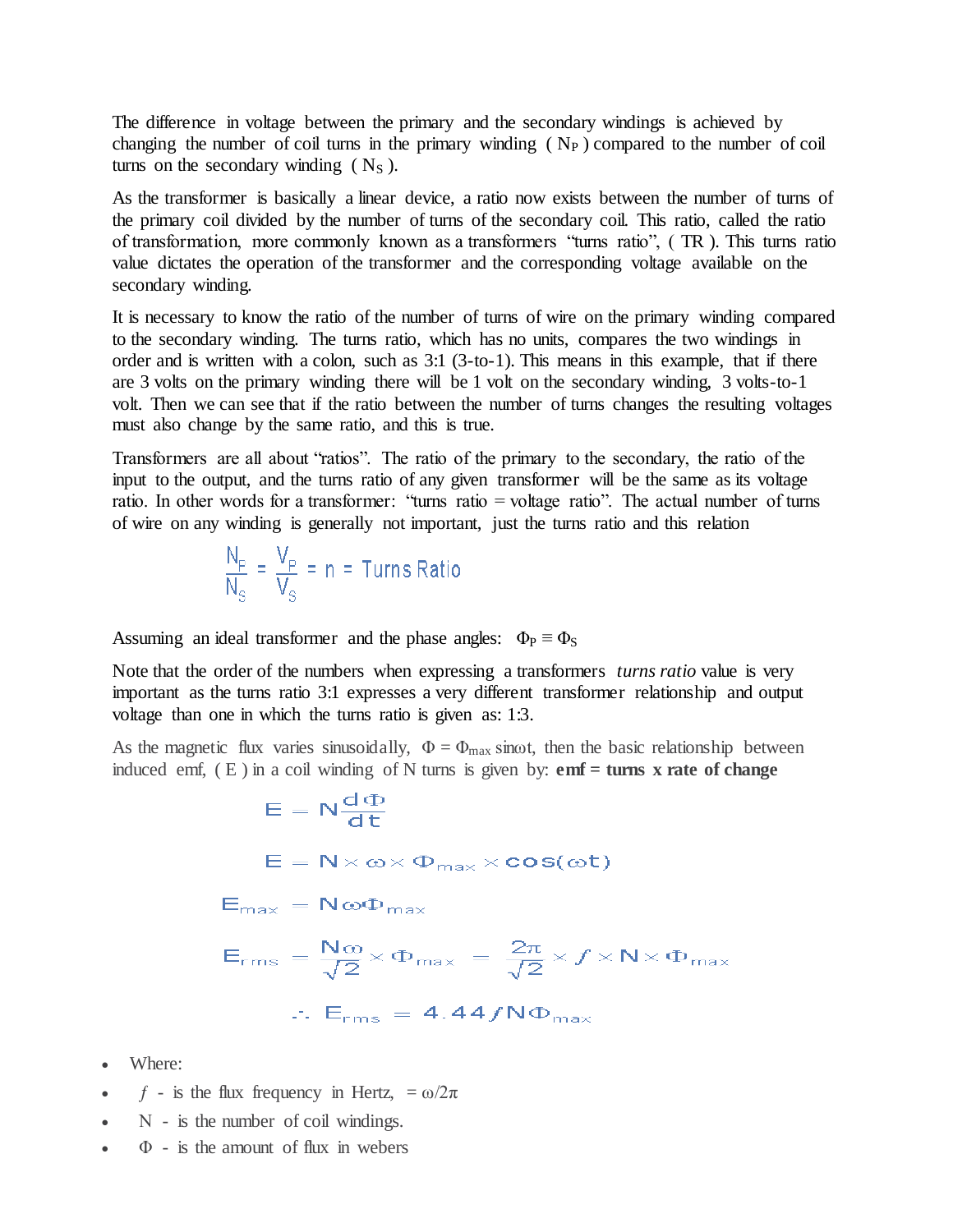This is known as the **Transformer EMF Equation**. For the primary winding emf, N will be the number of primary turns,  $(N_P)$  and for the secondary winding emf, N will be the number of secondary turns,  $(N<sub>S</sub>)$ .

**Open circuit test -**The connection diagram for **open circuit test on transformer** is shown in the figure. A [voltmeter,](https://www.electrical4u.com/working-principle-of-voltmeter-and-types-of-voltmeter/) [wattmeter,](https://www.electrical4u.com/electrodynamometer-type-wattmeter/) and an [ammeter](https://www.electrical4u.com/ammeter/) are connected in LV side of the transformer as shown. The [voltage](https://www.electrical4u.com/voltage-or-electric-potential-difference/) at rated frequency is applied to that LV side with the help of a variac of variable ratio auto [transformer.](https://www.electrical4u.com/what-is-auto-transformer/)

The HV side of the transformer is kept open. Now with the help of variac, applied voltage gets slowly increased until the voltmeter gives reading equal to the rated voltage of the LV side. After reaching rated LV side voltage, we record all the three instruments reading (Voltmeter, Ammeter and Wattmeter readings).



**Open Circuit Test on Transformer** 

The ammeter reading gives the no load current  $I_e$  voltmeter reading  $V_1$  can be considered equal to the secondary induced voltage of the transformer, [wattmeter](https://www.electrical4u.com/electrodynamometer-type-wattmeter/) reading indicates the input power during the test. As the transformer is open circuited, there is no output, hence the input power here consists of core losses in [transformer](https://www.electrical4u.com/hysteresis-eddy-current-iron-or-core-losses-and-copper-loss-in-transformer/) and copper loss in transformer during no load condition. But as said earlier, the no-load current in the transformer is quite small compared to the full load current so, we can neglect the copper loss due to the no-load current. Hence, we can take the wattmeter reading as equal to the core losses in the transformer.

#### **Short circuit test on transformer**

The connection diagram for **short circuit test on transformer** is shown in the figure. A voltmeter, wattmeter, and an ammeter are connected in HV side of the transformer as shown. The [voltage](https://www.electrical4u.com/voltage-or-electric-potential-difference/) at rated frequency is applied to that HV side with the help of a variac of variable ratio auto [transformer.](https://www.electrical4u.com/what-is-auto-transformer/) We short-circuit the LV side of the transformer. Now with the help of variac applied voltage is slowly increased until the [wattmeter,](https://www.electrical4u.com/electrodynamometer-type-wattmeter/) and an [ammeter](https://www.electrical4u.com/ammeter/) gives reading equal to the rated current of the HV side.



**Circuit Test on Transform**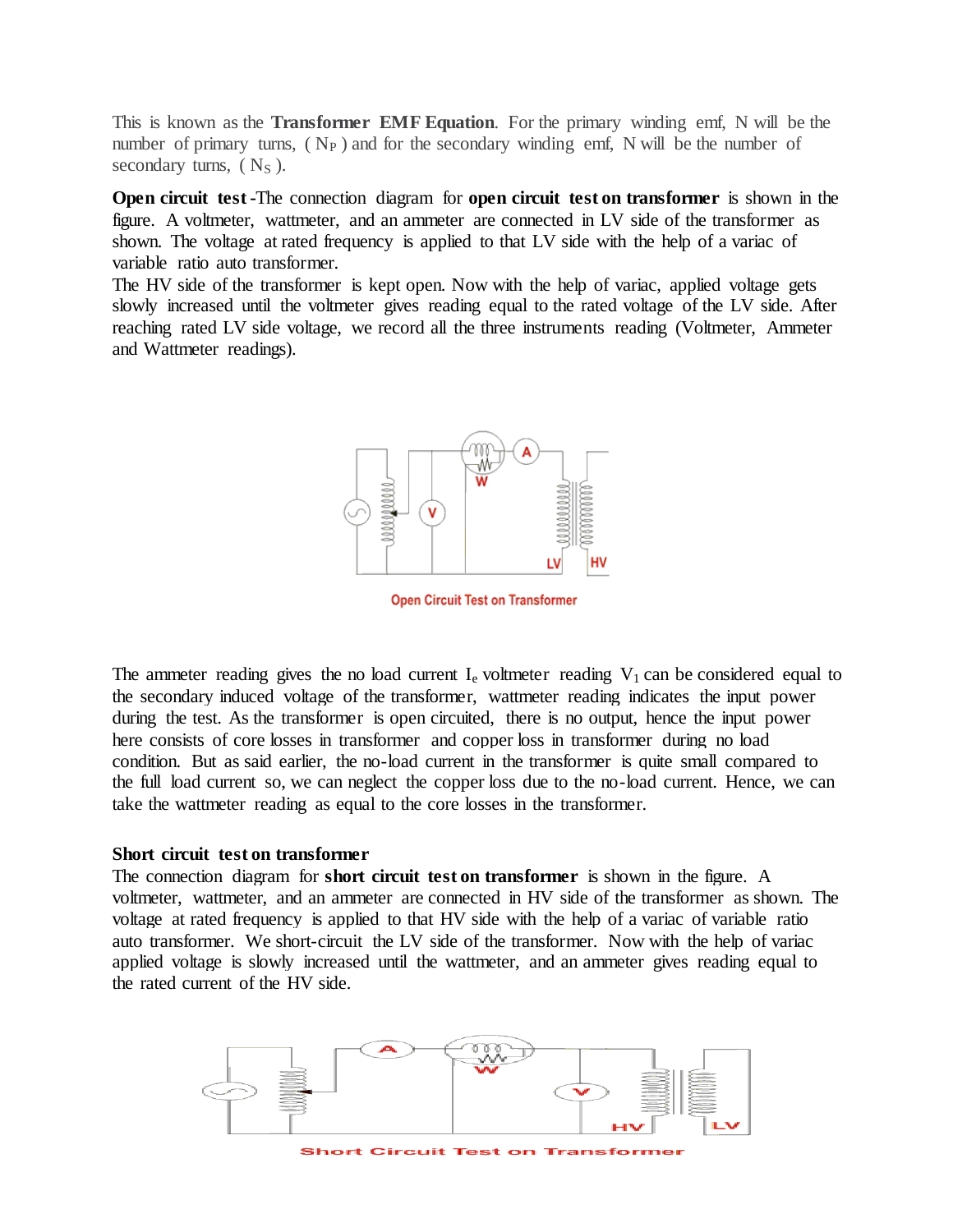#### **Losses In Transformer**

In any [electrical machine,](http://www.electricaleasy.com/p/electrical-machines.html) 'loss' can be defined as the difference between input power and output power. An [electrical transformer](http://www.electricaleasy.com/2014/03/electrical-transformer-basic.html) is an static device, hence mechanical losses (like windage or friction losses) are absent in it. A transformer only consists of electrical losses (iron losses and copper losses). Transformer losses are similar to [losses in a DC machine,](http://www.electricaleasy.com/2014/01/losses-in-dc-machine.html) except that transformers do not have mechanical losses.

**Losses in transformer** are explained below -

## *(I) Core Losses Or Iron Losses*

Eddy current loss and hysteresis loss depend upon the magnetic properties of the material used for the construction of core. Hence these losses are also known as **core losses** or **iron losses**.

 **Hysteresis loss in transformer**: Hysteresis loss is due to reversal of magnetization in the transformer core. This loss depends upon the volume and grade of the iron, frequency of magnetic reversals and value of flux density. It can be given by, Steinmetz formula:  $W_h = \eta B_{max}^{1.6}$ fV (watts)

where,  $\eta$  = Steinmetz hysteresis constant

 $V =$  volume of the core in m<sup>3</sup>

 **Eddy current loss in transformer**: In transformer, AC current is supplied to the primary winding which sets up alternating magnetizing flux. When this flux links with secondary winding, it produces induced emf in it. But some part of this flux also gets linked with other conducting parts like steel core or iron body or the transformer, which will result in induced emf in those parts, causing small circulating current in them. This current is called as eddy current. Due to these eddy currents, some energy will be dissipated in the form of heat.

#### *(Ii) Copper Loss In Transformer*

Copper loss is due to ohmic resistance of the transformer windings. Copper loss for the primary winding is  $I_1^2R_1$  and for secondary winding is  $I_2^2R_2$ . Where,  $I_1$  and  $I_2$  are current in primary and secondary winding respectively,  $R_1$  and  $R_2$  are the resistances of primary and secondary winding respectively. It is clear that Cu loss is proportional to square of the current, and current depends on the load. Hence copper loss in transformer varies with the load.

#### **Efficiency of Transformer**

Just like any other electrical machine, **efficiency of a transformer** can be defined as the output power divided by the input power. That is efficiency  $=$  output / input.

Transformers are the most highly efficient electrical devices. Most of the transformers have full load efficiency between 95% to 98.5% . As a transformer being highly efficient, output and input are having nearly same value, and hence it is impractical to measure the efficiency of transformer by using output / input. A better method to find efficiency of a transformer is using, efficiency  $=$ (input - losses) / input = 1 - (losses / input).

#### *Condition For Maximum Efficiency*

Let, Copper  $loss = I12R1$ Iron  $loss = Wi$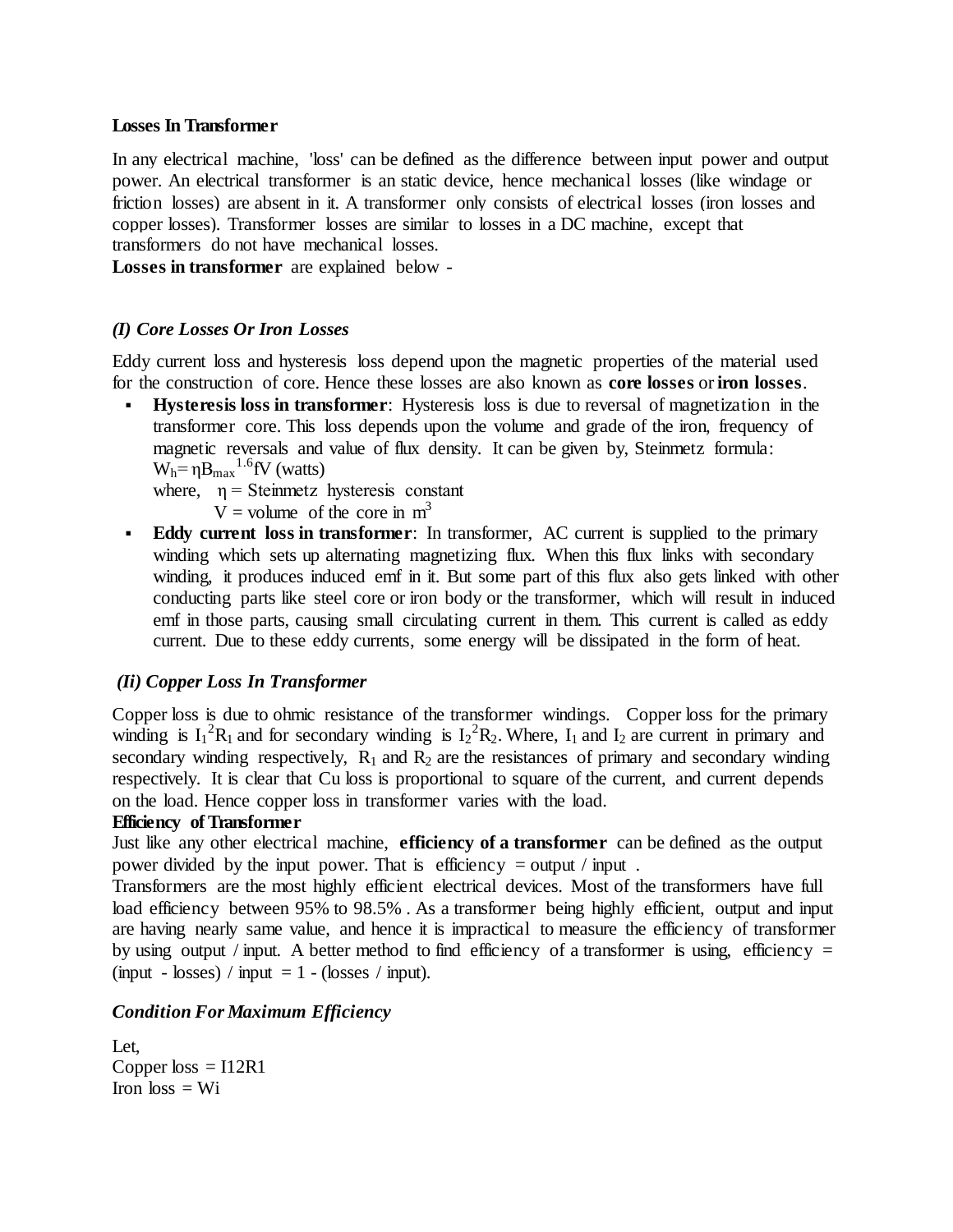Hence, **efficiency of a transformer** will be maximum when copper loss and iron losses are equal.

That is Copper loss  $=$  Iron loss.

# **All Day Efficiency of Transformer**

As we have seen above, ordinary or commercial efficiency of a transformer can be given as But in some types of transformers, their performance can not be judged by this efficiency. For example, distribution transformers have their primaries energized all the time. But, their secondaries supply little load all no-load most of the time during day (as residential use of electricity is observed mostly during evening till midnight).

That is, when secondaries of transformer are not supplying any load (or supplying only little load), then only core losses of transformer are considerable and copper losses are absent (or very little). Copper losses are considerable only when transformers are loaded. Thus, for such transformers copper losses are relatively less important .**All day efficiency of a transformer** is always less than ordinary efficiency of it.

## **Question 1. What Is A Transformer?**

#### **Answer :**

A transformer is a static device which can transfer power from one circuit to another at same frequency.

## **Question 2. How Does A Transformer Work?**

#### **Answer :**

Transformer consists of two coils.If one coil is connected with ac voltage source then it will produce alternating flux in the core. Most of the flux is linked with second coil hence mutually induced emf will produce in the second coil as per faraday's law of electromagnetic induction.

#### **Question 3. Can Dc Be Applied To Transformers ?**

#### **Answer :**

No

- o Transformer works on Faraday's law of Electromagnetic Induction for which current in coil must change. If DC is applied current will not change and transformer will not work.
- o Practically winding resistance is very small. For DC ,inductive reactance is zero and frequency is zero. Therefore impedance is low. Thus winding draws more current which may damage the winding.

#### **Question4 What Are The Various Types Of Transformers?**

#### **Answer :**

#### **Based on supply**

- o Single phase transformer
- o Three phase transformer

#### **Based on winding**

- o Auto transformer (single winding)
- o Two winding transformer
- o Three winding transformer
- o Six winding transformer

#### **Based on construction**

- o Core Type transformer
- o Shell Type transformer

#### **Based on the service**

o Distribution transformer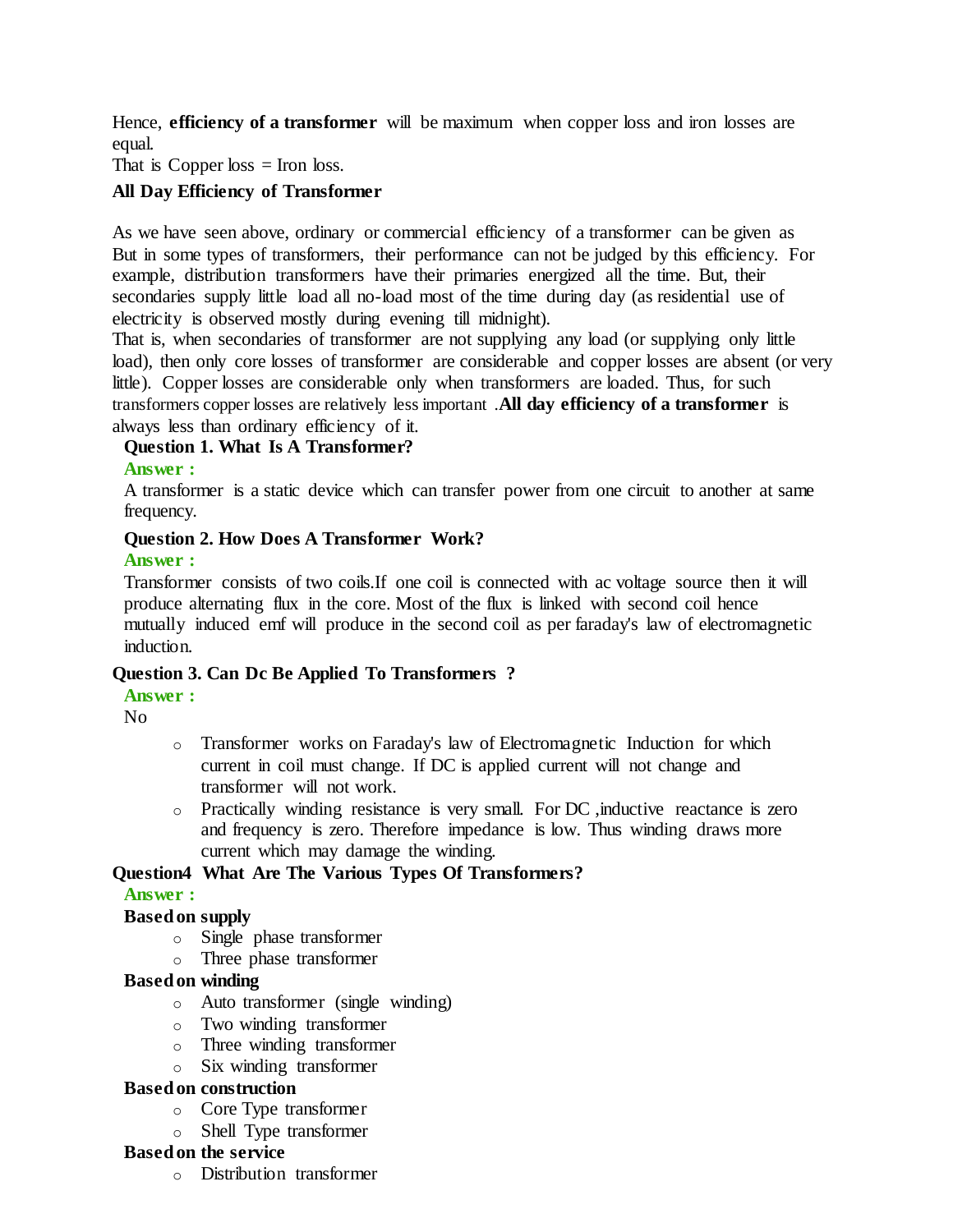#### o Power transformer

#### **Based on measurement**

- o Current transformer
- o potential transformer

## **Based on cooling**

- o Dry type Transformer
- o Oil immersed type transformer

## **Based on function**

- o Step up transformer
- o Step down transformer
- o Isolation transformer

# **Question 5. What Is Single And Three Phase Transformer?**

## **Answer :**

The transformer which works on single phase is called single phase transformer.

The transformer which works on three phase is called three phase transformer.

# **Question 6. What Is Auto-transformer?**

#### **Answer :**

In these transformer only one winding is used as primary and secondary. Also, primary and secondary are conductively coupled.

## **Question 7. Why Are Iron Losses Considered As Constant Losses In Transformer? Answer :**

Iron losses depend on supply frequency and flux density in the core. For all normal operations, the frequency of flux reversals which is same as supply frequency is constant and the value of flux density more or less remains constant. Hence iron losses remain constant under all load conditions. i-e from no-load to full-load.

# **Question 8. Why Oc Test Is Generally Performed On Lv Side Of A Transformer? Answer :**

The high-voltage side is generally kept open because the current in high-voltage winding is less compared to that on low-voltage winding.The LV side has higher current so that maximum no load current can be measured.

## **Question 9. Why Sc Test Is Generally Performed On Hv Side Of A Transformer? Answer :**

The rated current is less on HV side. This will also permit to use ammeter and wattmeter of lower current range.

# **Question 10. Why The Open Circuit Test On A Transformer Is Conducted At Rated Voltage?**

#### **Answer :**

The open circuit on a transformer is conducted at a rated voltage because core loss depends upon the voltage. This open circuit test gives only core loss or iron loss of the transformer.

# **Question 11. What Is Determined From Short Circuit Test?**

# **Answer :**

Copper loss.

#### **Question 12. What Is Determined From Sumpner's Test? Answer :**

Efficiency as well as temperature rise of winding.

# **Question 13. What Is The Need For Parallel Operation Of Transformer? Answer :**

o Non availability of single large transformer to meet the load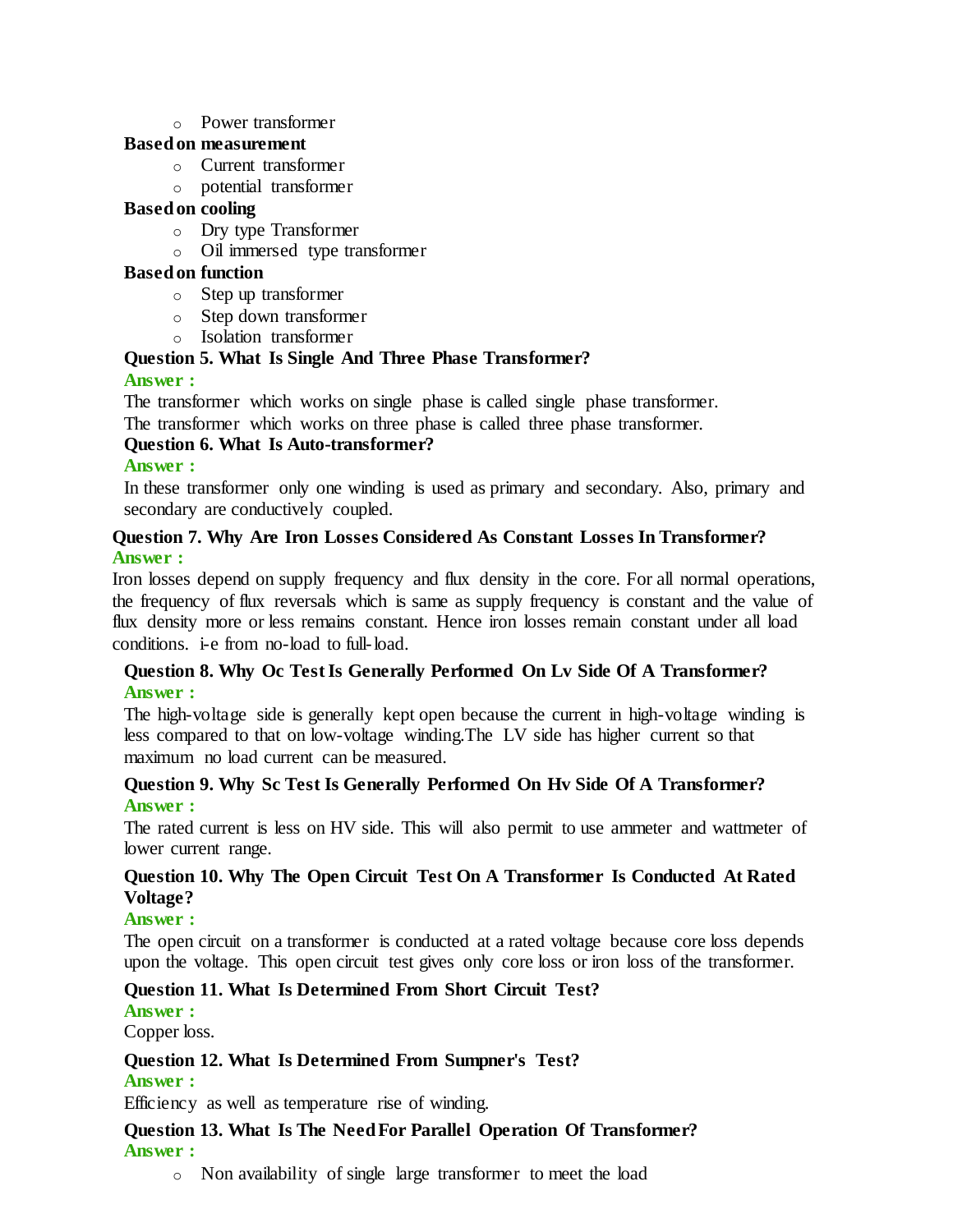- o Increased power demand
- o To improve reliability
- o If many smaller transformer is used one can be used as spare
- o Transportation problem for large transformer.

#### **Question 14. What Are The Conditions For Parallel Operation Of Transformer? Answer :**

- o Equal polarity
- o Equal turn ratio
- o percentage impedance should be same
- o Equal X/R ratio
- o Equal KVA rating
- o Equal phase sequence.

# **Question15 What Is Buchholz Relay?**

#### **Answer :**

It protects the transformer from their internal faults like earth faults, winding short circuit, short circuit between phases, Puncture of bushing etc.

## **Question 16. What Is The Humming Of Transformer?**

#### **Answer :**

Humming is a sound, which is produced due to the vibration of the cores in the transformer. The vibrations are produced due to the change in polarity of an alternating current or voltage and by the loose of lamination of the core. Both can be minimized by tightening the core of the transformer.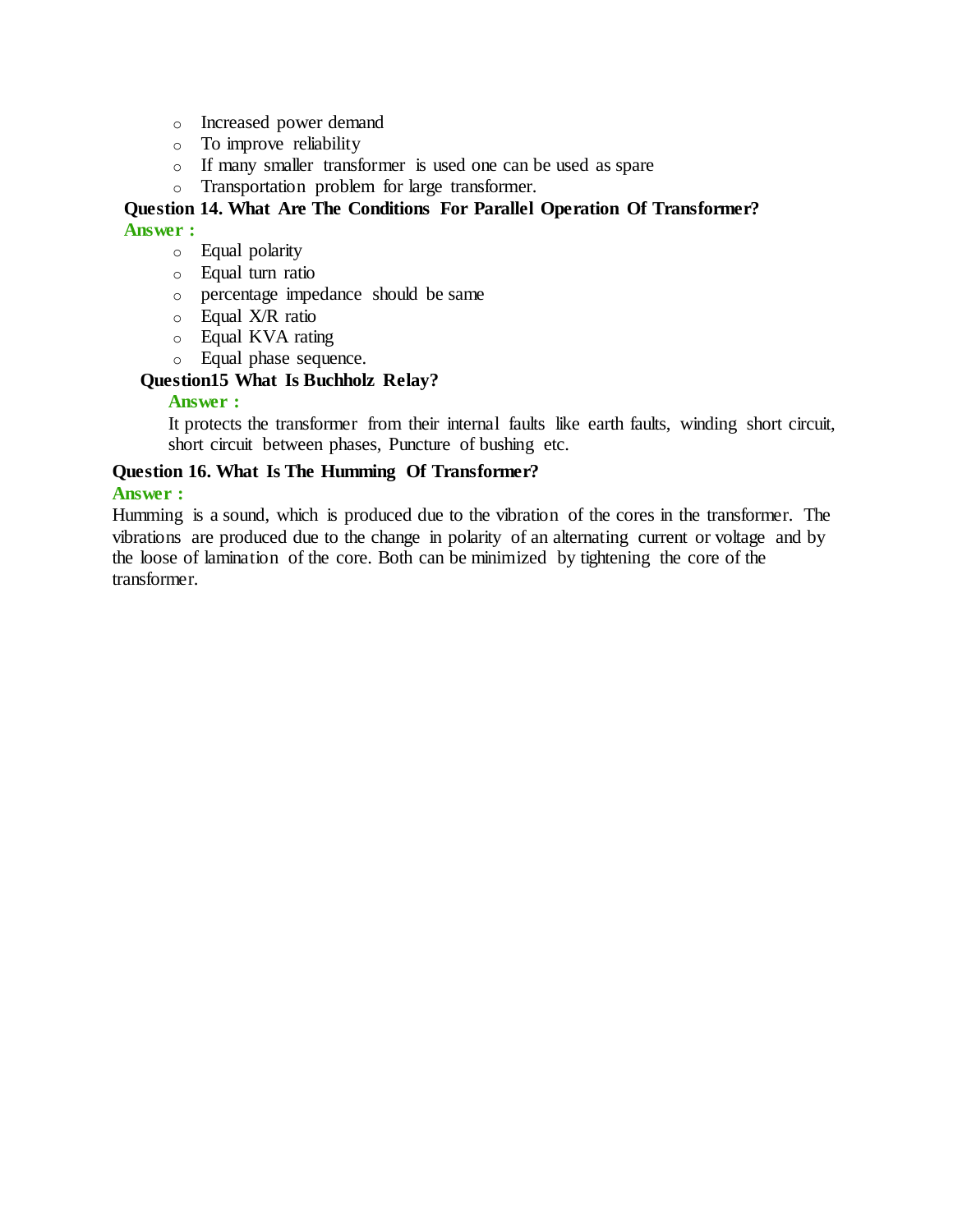#### **Unit 4 Three Phase Transformer**



## **Three Phase Transformer Connections**

The primary and secondary windings of a transformer can be connected in different configuration as shown to meet practically any requirement. In the case of *three phase transformer* windings, three forms of connection are possible: "star" (wye), "delta" (mesh) and "interconnected-star"  $(zig-zag)$ .

The combinations of the three windings may be with the primary delta-connected and the secondary star-connected, or star-delta, star-star or delta-delta, depending on the transformers use. When transformers are used to provide three or more phases they are generally referred to as a **Polyphase Transformer**.

#### **Three Phase Transformer Star and Delta Configurations**

But what do we mean by "star" (also known as Wye) and "delta" (also known as Mesh) when dealing with three-phase transformer connections. A three phase transformer has three sets of primary and secondary windings. Depending upon how these sets of windings are interconnected, determines whether the connection is a star or delta configuration.

The three available voltages, which themselves are each displaced from the other by 120 electrical degrees, not only decided on the type of the electrical connections used on both the primary and secondary sides, but determine the flow of the transformers currents.

With three single-phase transformers connected together, the magnetic flux's in the three transformers differ in phase by 120 time-degrees. With a single the three-phase transformer there are three magnetic flux's in the core differing in time-phase by 120 degrees.

The standard method for marking three phase transformer windings is to label the three primary windings with capital (upper case) letters A, B and C, used to represent the three individual phases of RED, YELLOW and BLUE. The secondary windings are labelled with small (lower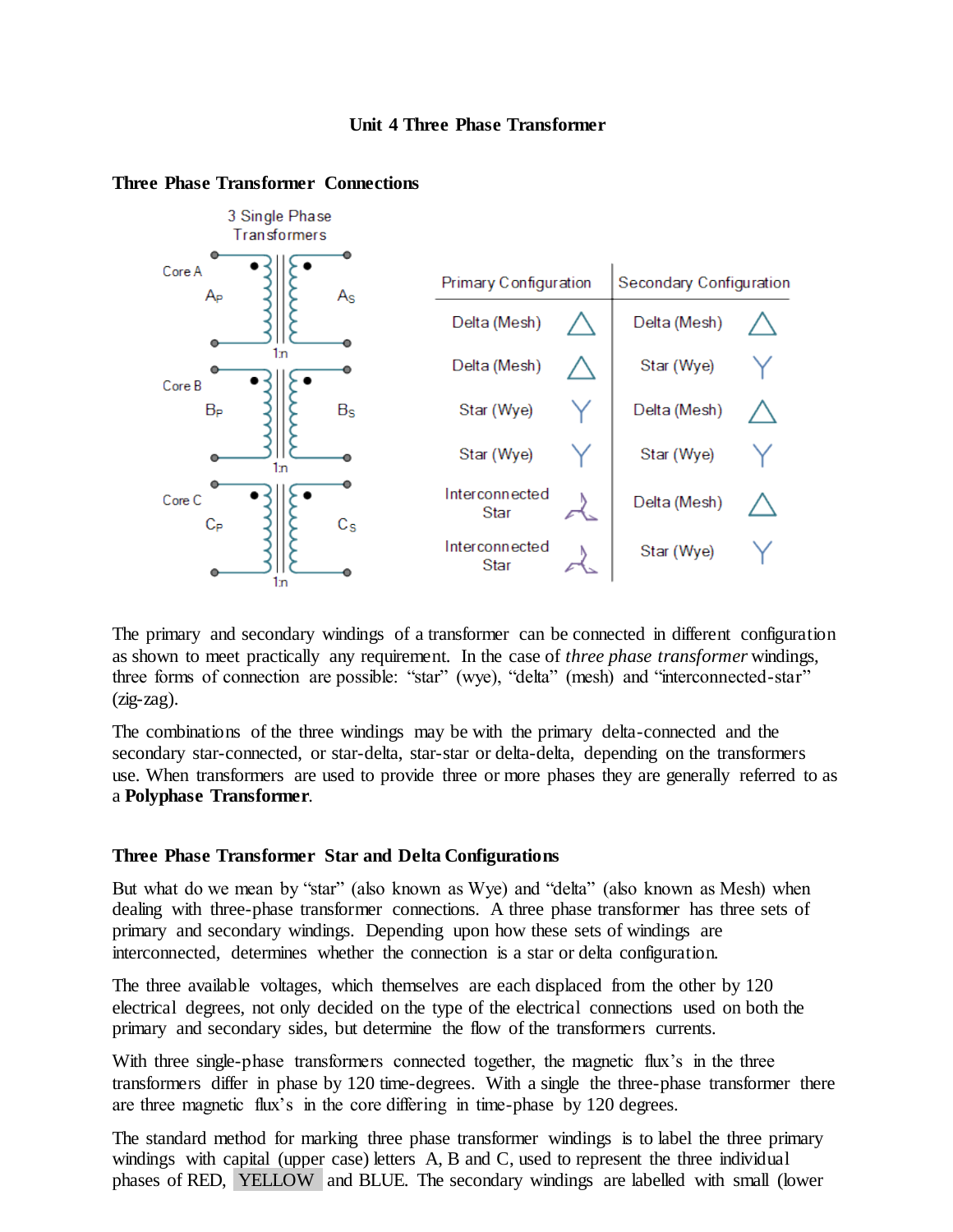case) letters a, b and c. Each winding has two ends normally labelled 1 and 2so that, for example, the second winding of the primary has ends which will be labelled B1and B2, while the third winding of the secondary will be labelled c1 and c2 as shown.



#### **Transformer Star and Delta Configurations**

Symbols are generally used on a three phase transformer to indicate the type or types of connections used with upper case Y for star connected, D for delta connected and Z for interconnected star primary windings, with lower case y, d and z for their respective secondaries. Then, Star-Star would be labelled Yy, Delta-Delta would be labelled Dd and interconnected star to interconnected star would be Zz for the same types of connected transformers.

| Connection  | Primary Winding<br>a a shekara | <b>Secondary Winding</b> |
|-------------|--------------------------------|--------------------------|
| Delta       | D                              | d                        |
| <b>Star</b> | Y                              | y                        |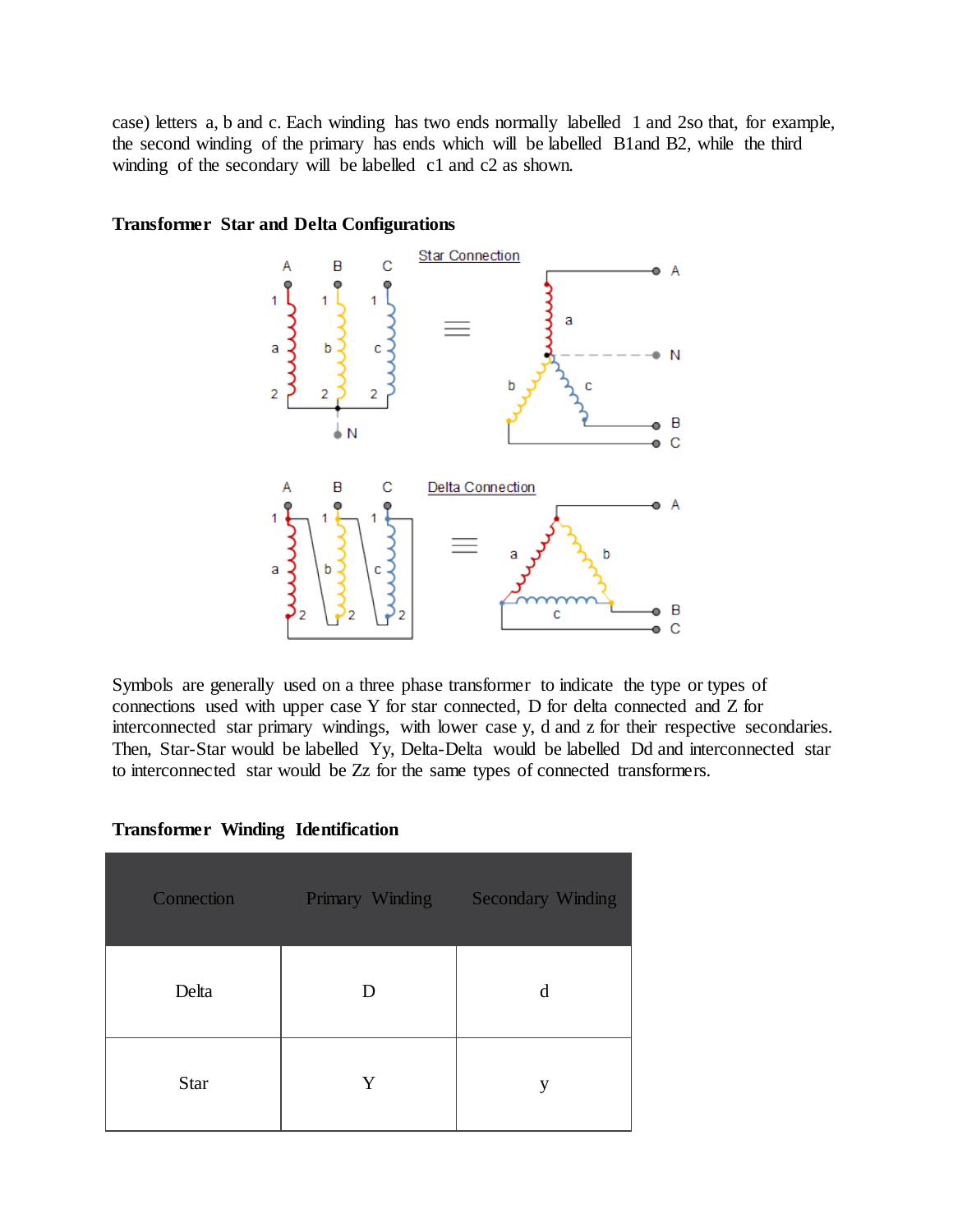| Interconnected |  |
|----------------|--|
|                |  |

We now know that there are four different ways in which three single-phase transformers may be connected together between their primary and secondary three-phase circuits. These four standard configurations are given as: Delta-Delta (Dd), Star-Star (Yy), Star-Delta (Yd), and Delta-Star (Dy).

Transformers for high voltage operation with the star connections has the advantage of reducing the voltage on an individual transformer, reducing the number of turns required and an increase in the size of the conductors, making the coil windings easier and cheaper to insulate than delta transformers.

The delta-delta connection nevertheless has one big advantage over the star-delta configuration, in that if one transformer of a group of three should become faulty or disabled, the two remaining ones will continue to deliver three-phase power with a capacity equal to approximately two thirds of the original output from the transformer unit.

#### **Transformer Delta and Delta Connections**



In a delta connected ( $Dd$ ) group of transformers, the line voltage,  $V<sub>L</sub>$  is equal to the supply voltage,  $V_L = V_S$ . But the current in each phase winding is given as:  $1/\sqrt{3} \times I_L$  of the line current, where  $I_L$  is the line current.

One disadvantage of delta connected three phase transformers is that each transformer must be wound for the full-line voltage, (in our example above 100V) and for 57.7 per cent, line current. The greater number of turns in the winding, together with the insulation between turns, necessitate a larger and more expensive coil than the star connection. Another disadvantage with delta connected three phase transformers is that there is no "neutral" or common connection.

In the star-star arrangement ( Yy ), (wye-wye), each transformer has one terminal connected to a common junction, or neutral point with the three remaining ends of the primary windings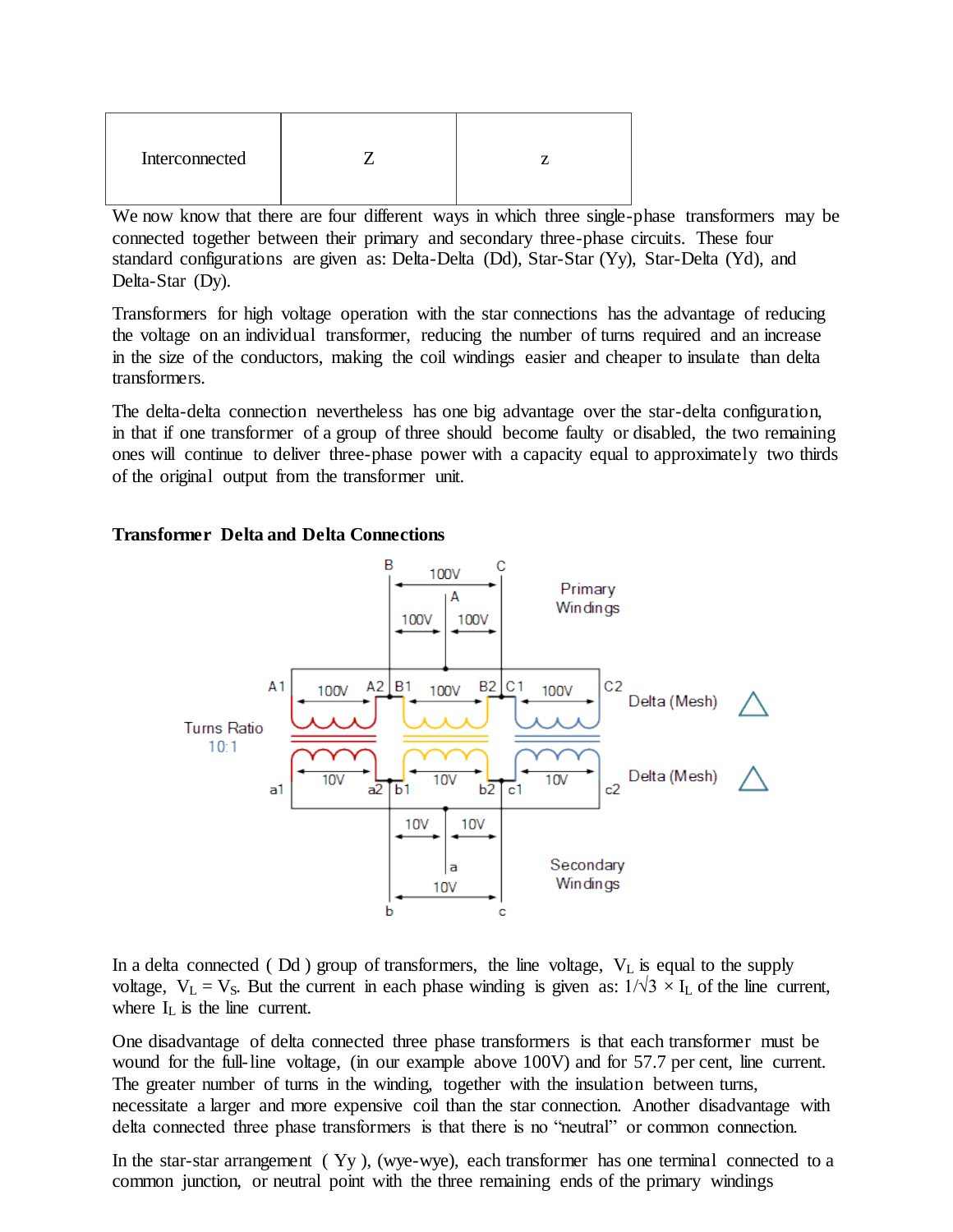connected to the three-phase mains supply. The number of turns in a transformer winding for star connection is 57.7 per cent, of that required for delta connection.

The star connection requires the use of three transformers, and if any one transformer becomes fault or disabled, the whole group might become disabled. Nevertheless, the star connected three phase transformer is especially convenient and economical in electrical power distributing systems, in that a fourth wire may be connected as a neutral point, ( n ) of the three star connected secondaries as shown.



#### **Transformer Star and Star Connections**

The voltage between any line of the three-phase transformer is called the "line voltage",  $V_L$ , while the voltage between any line and the neutral point of a star connected transformer is called the "phase voltage", V<sub>P</sub>. This phase voltage between the neutral point and any one of the line connections is  $1/\sqrt{3} \times V_L$  of the line voltage. Then above, the primary side phase voltage,  $V_P$  is given as.

$$
V_{\text{P}} = \frac{1}{\sqrt{3}} \times V_{\text{L}} = \frac{1}{\sqrt{3}} \times 100 = 57.7 \text{ Volts}
$$

The secondary current in each phase of a star-connected group of transformers is the same as that for the line current of the supply, then  $I_L = I_S$ .

## **Q1. What Are The Advantages Of Three Phase Transformer Over Three Single Phase Transformer?**

#### **Answer :**

- 1. Saving in iron material
	- 2. Small size
	- 3. Less transformer oil
	- 4. Economical
	- 5. Higher efficiency